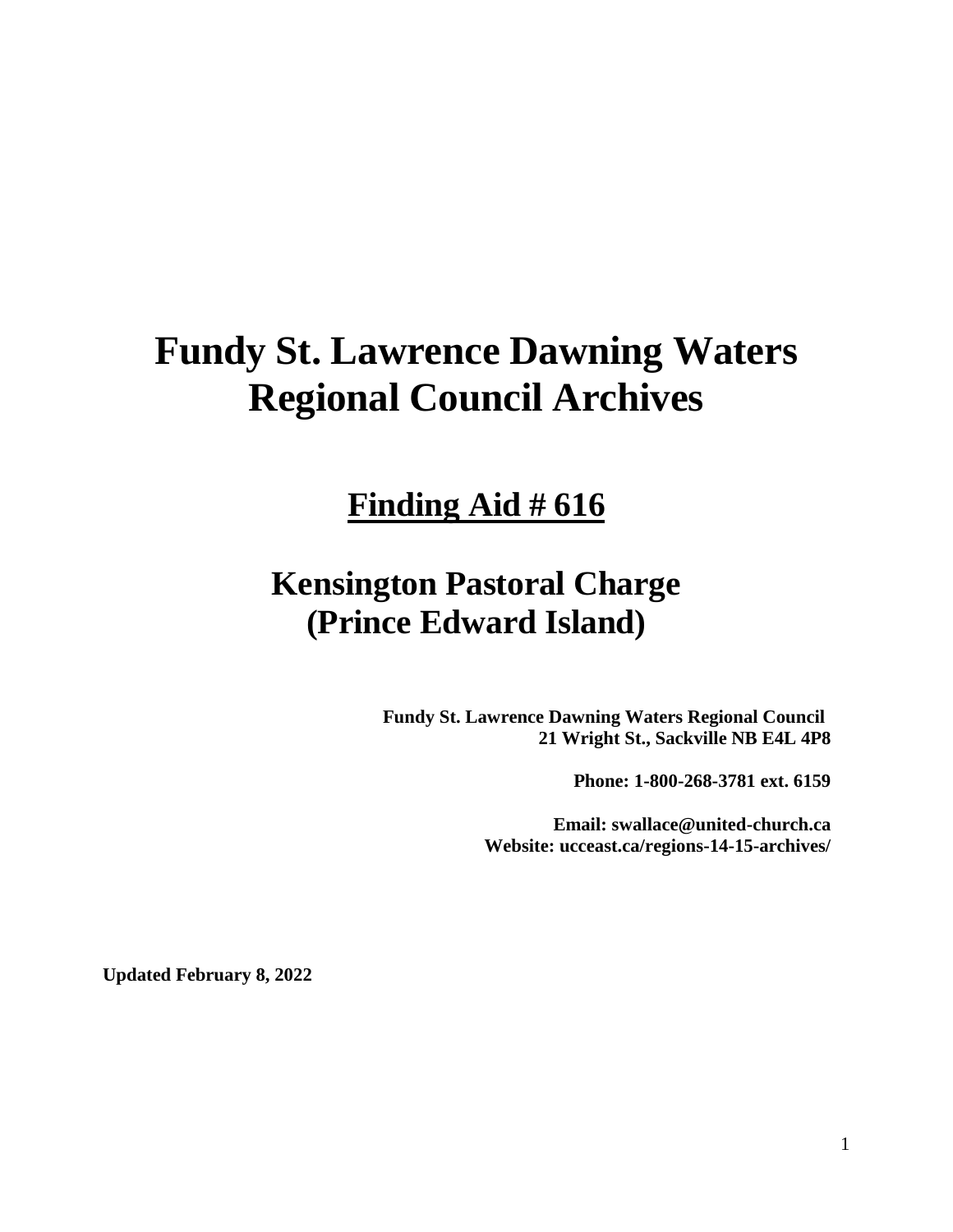# **Table of Contents**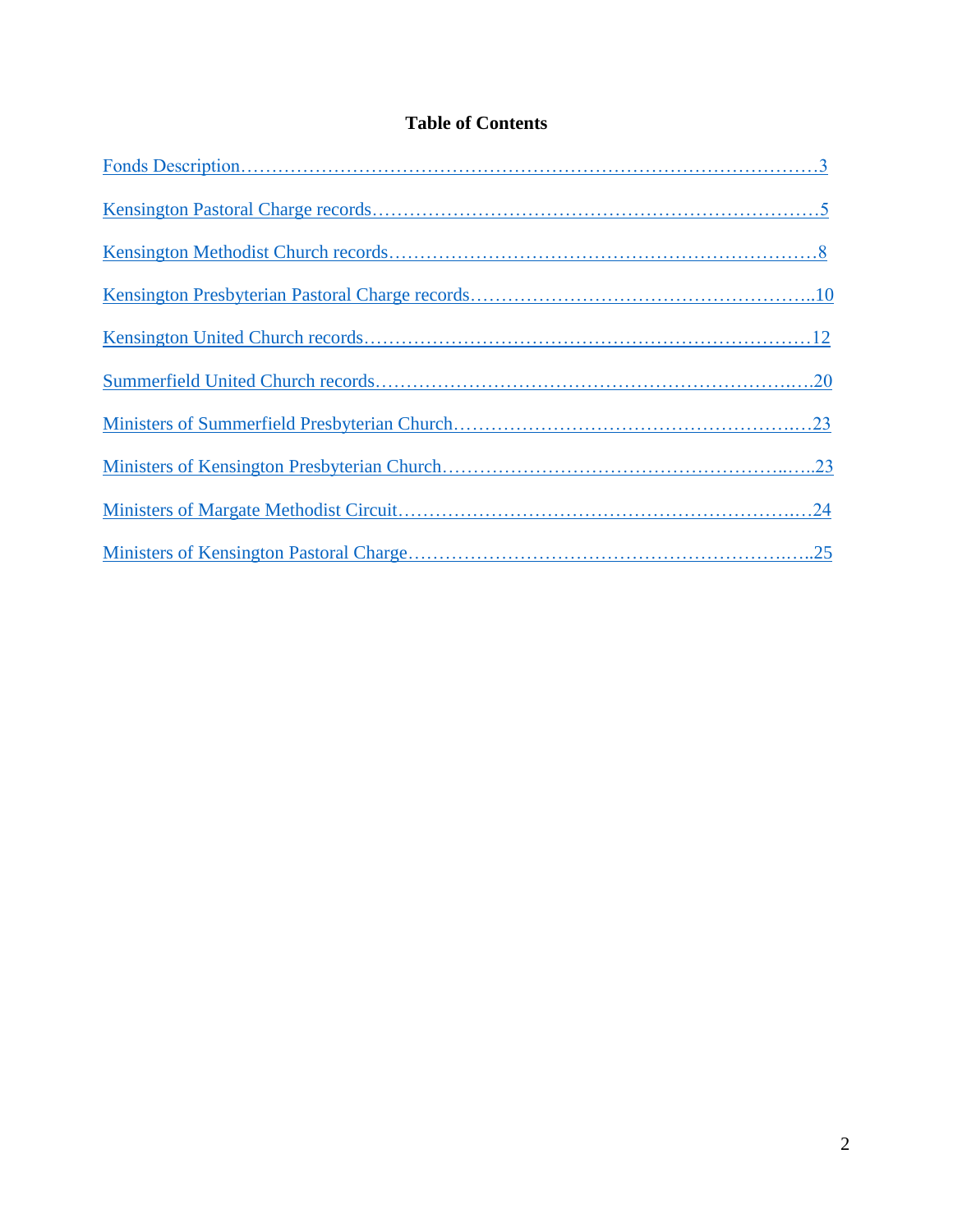<span id="page-2-0"></span>**Reference Number:** PC/616 **Title:** Kensington Pastoral Charge fonds **Dates:** 1890-2018 **Extent:** 138 cm of textual records and 3 photographs

**Administrative History:** A pastoral charge consists of one or more communities of faith under the spiritual leadership of a minister. The pastoral charge title usually reflects the breadth of the geographic area encompassing the charge.

Kensington Pastoral Charge of the United Church of Canada is located on Prince Edward Island and is comprised of Kensington United Church.

When a vote was taken to create the United Church of Canada in 1925, one hundred and five Presbyterians in Kensington voted for union and ninety eight were against it. These 105 Presbyterians along with the members of the Methodist Church created a single congregation in Kensington and used the Methodist building as their place of worship. At this time, Kensington Pastoral Charge included Kensington, Clifton, and Summerfield. In 1926, Clifton was moved to the Margate Pastoral Charge.

In 2008, Summerfield United Church amalgamated with Kensington United Church.

Effective January 1, 2019, The United Church of Canada underwent some structural changes including the elimination of all Presbyteries. At this time, Kensington Pastoral Charge became part of the Fundy St. Lawrence Dawning Waters Regional Council.

**Custodial History:** Information about the custody of these records prior to acquisition is incomplete.

**Scope and Content:** Fonds consists of membership rolls; minutes; reports; newsletters; minutes; reports; photographs; orders of service; published and unpublished histories; and newspaper clippings from Kensington Pastoral Charge and its Presbyterian and Methodist antecedents. Fonds is composed of the following sous-fonds:

Kensington Pastoral Charge records Kensington Methodist Church records Kensington Presbyterian Pastoral Charge records Kensington United Church records Summerfield United Church records

**Notes:**

**Source of Supplied Title Proper:** Title based on contents of fonds.

**Accruals:** Further accruals are expected.

**Immediate Source of Acquisition:** Records were received from the pastoral charge in January 1992; February 1994; September 1996; 1999 (accession 99-003); 2001 (accessions 01-012 and 01- 030); 2004 (accession 04-072) 2010 (accession 10-063); and 2011 (accession 11-029).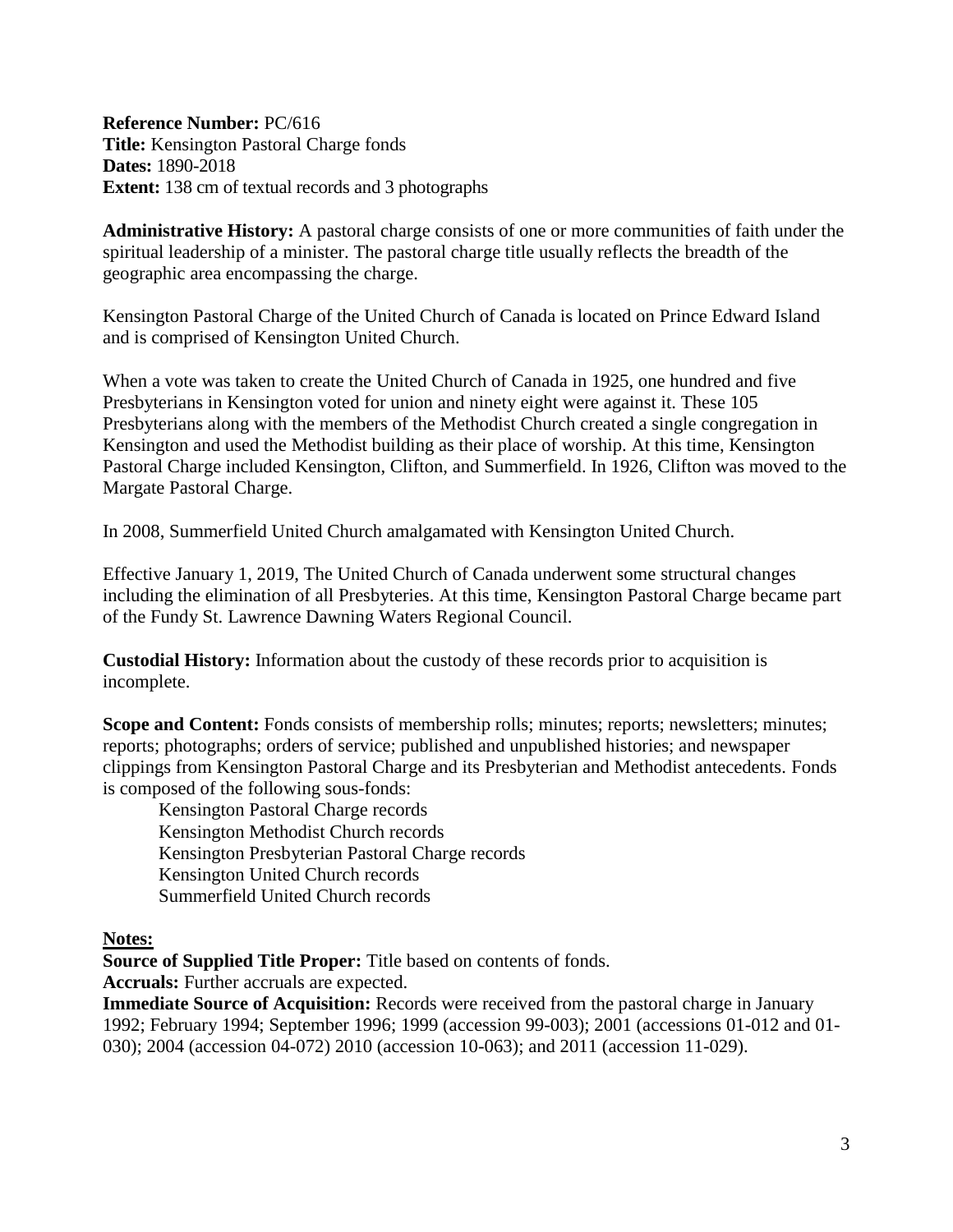**Related Records:** See Margate Pastoral Charge fonds; the biographical file of the Rev. Dr. Lewis MacLeod Murray (file B-298); and the pamphlet collection which contains material related to the history of the Kensington Centennial Chorale.

**Associated Material:** Prince Edward Island Public Archives holds microfilms of Kensington Pastoral Charge records (1917-1986).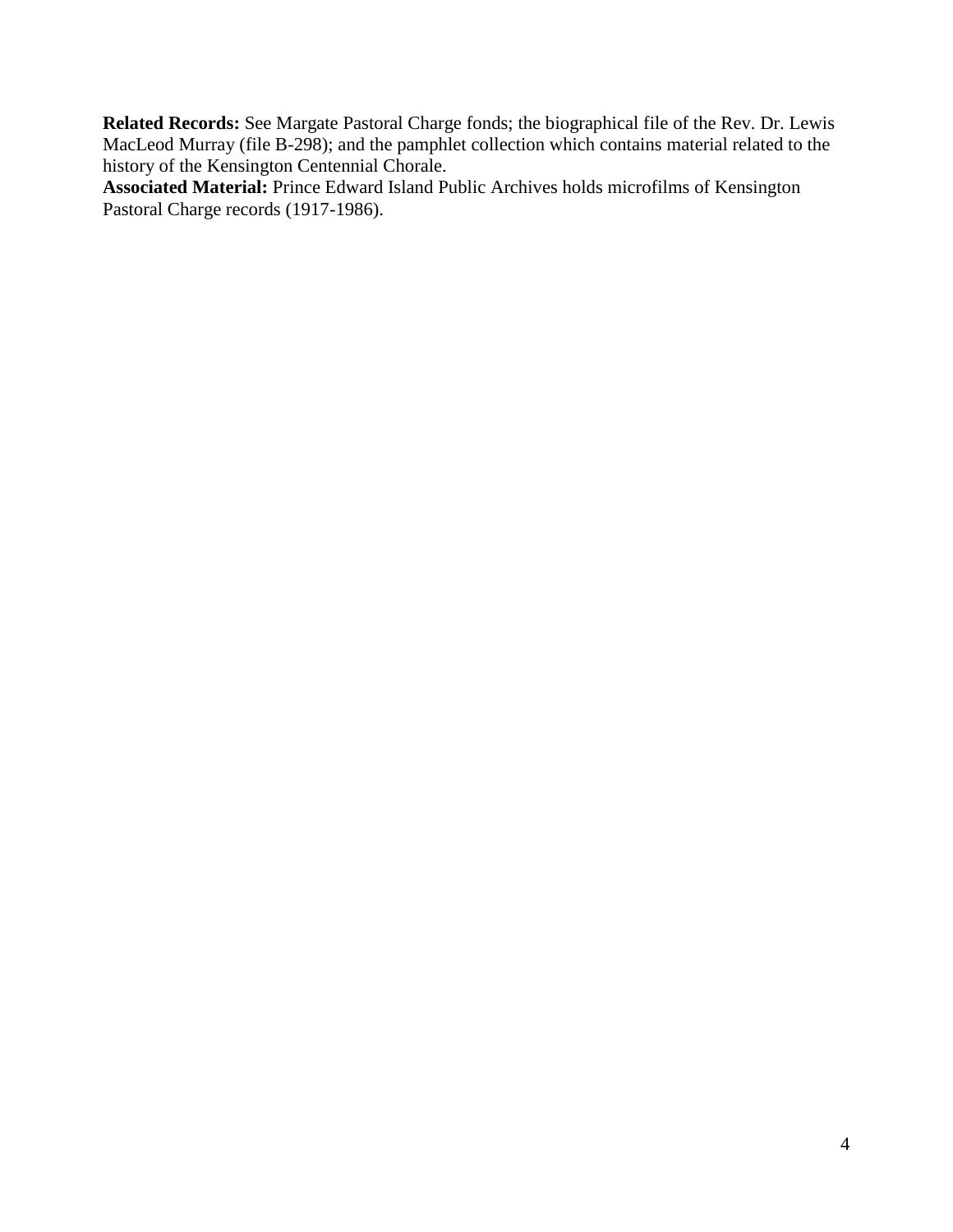<span id="page-4-0"></span>**Reference Number:** PC/616/1 **Title:** Kensington Pastoral Charge records **Dates:** 1927-2018 **Extent:** 20 cm of textual records and 2 photographs

**Scope and Content:** Sous-fonds consists of minutes; reports; newsletters; membership directories; orders of service; photographs; and a newspaper clipping. Sous-fonds is composed of the following series:

Membership Records Records of Official Board Records of Men's Organizations Records of Youth Organizations Annual Reports **Newsletters** Orders of Service Photographs Church Histories

#### **Note:**

### **Source of supplied title proper:** Title based on contents of sous-fonds

#### **File List:**

#### **Membership Records**

| .<br><b>File Number</b> | <b>File Title/Description</b>    | <b>Dates</b>            |
|-------------------------|----------------------------------|-------------------------|
| PC/166/1                | Pictorial membership directories | 1971; 1981; 1986; 1994; |
|                         |                                  | 2000                    |

#### **Records of Official Board**

| <b>File Title/Description</b> | <b>Dates</b>              |  |
|-------------------------------|---------------------------|--|
| <b>Minutes</b>                | November 7, 1958-July 19, |  |
|                               | 1977                      |  |
| <b>Minutes</b>                | January 17, 1978-October  |  |
|                               | 12, 1995                  |  |
|                               |                           |  |

#### **Records of Men's Organizations**

| <b>File Number</b> | <b>File Title/Description</b>                                                                                         | <b>Dates</b>                       |
|--------------------|-----------------------------------------------------------------------------------------------------------------------|------------------------------------|
| PC/158/7           | Kensington-Summerfield United Church<br>Men's Association minutes<br>Became the Koinonia Men's Association in<br>1961 | December 8, 1958-March<br>8, 1965  |
| PC/158/8           | Kensington-Summerfield Koinonia Men's<br><b>Association minutes</b>                                                   | April 5, 1965-February 5,<br>1973  |
| PC/158/9           | Kensington-Summerfield Koinonia Men's<br><b>Association minutes</b>                                                   | January 27, 1976-<br>November 1982 |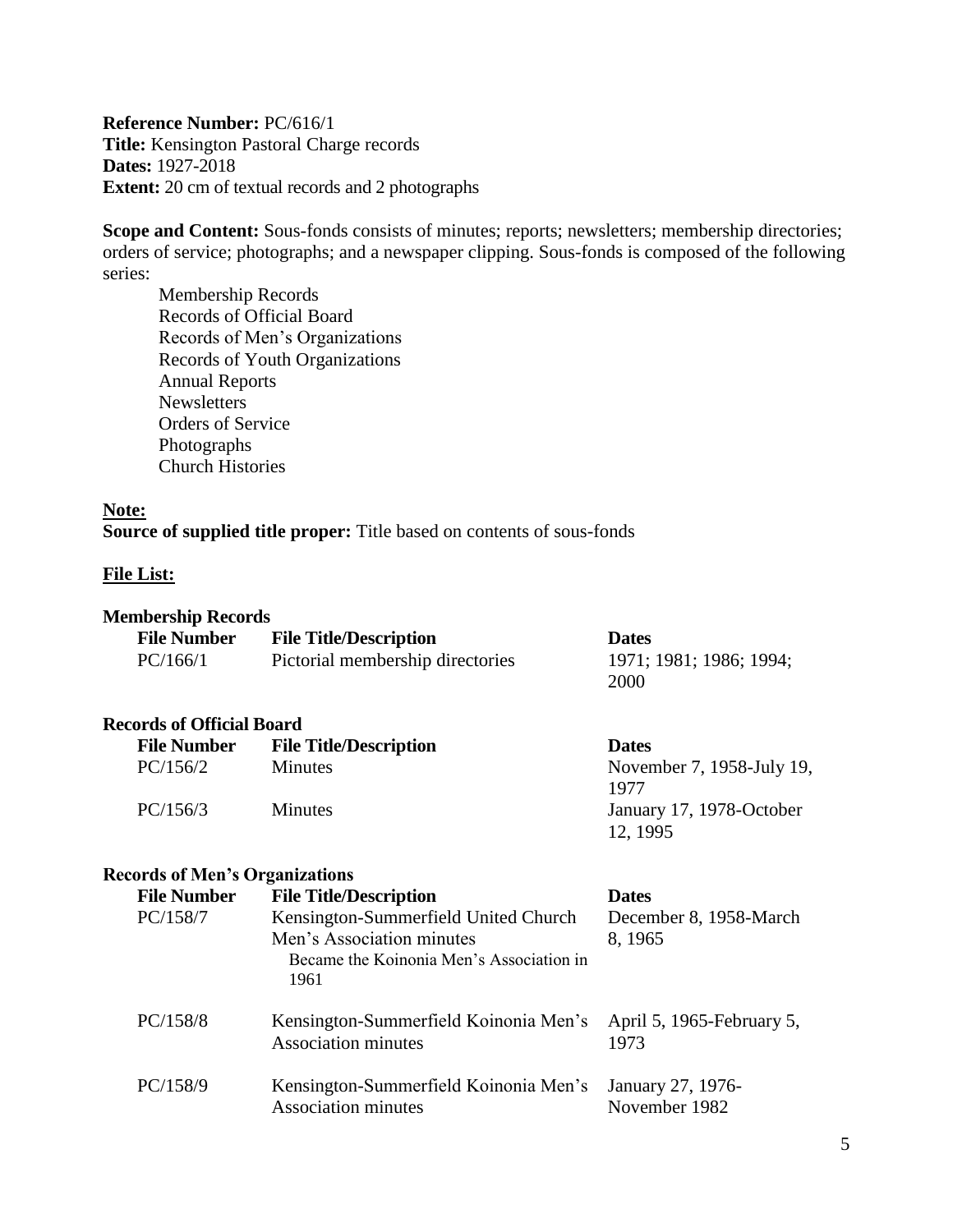| <b>Records of Youth Organizations</b> |                                          |                               |  |  |
|---------------------------------------|------------------------------------------|-------------------------------|--|--|
| <b>File Number</b>                    | <b>File Title/Description</b>            | <b>Dates</b>                  |  |  |
| PC/515/2                              | <b>CGIT</b> minutes                      | November 1945–May 1946        |  |  |
| <b>Annual Reports</b>                 |                                          |                               |  |  |
| <b>File Number</b>                    | <b>File Title/Description</b>            | <b>Dates</b>                  |  |  |
| AR/619                                | Annual reports                           | 1917; 1927; 1929; 1932-       |  |  |
|                                       |                                          | 1939; 1942-1944; 1946-        |  |  |
|                                       |                                          | 2018                          |  |  |
| <b>Newsletters</b>                    |                                          |                               |  |  |
| <b>File Number</b>                    | <b>File Title/Description</b>            | <b>Dates</b>                  |  |  |
| PC/1103/10                            | <b>Newsletters</b>                       | April 1971; March 1973;       |  |  |
|                                       |                                          | March 1974; April 15,         |  |  |
|                                       |                                          | 1990; April 21, 1991; April   |  |  |
|                                       | <b>Newsletters</b>                       | 5, 1992<br>November 1979-1986 |  |  |
| PC/1103/11                            |                                          |                               |  |  |
| PC/1103/12                            | <b>Newsletters</b>                       | 1987-1993                     |  |  |
| PC/1103/13                            | <b>Newsletters</b>                       | 1994-1995                     |  |  |
|                                       |                                          |                               |  |  |
| PC/1103/14                            | <b>Newsletters</b>                       | 1996-2001                     |  |  |
| <b>Orders of Service</b>              |                                          |                               |  |  |
| <b>File Number</b>                    | <b>File Title/Description</b>            | <b>Dates</b>                  |  |  |
| PC/1470/14                            | -Good Friday Service (March 29, 1959)    |                               |  |  |
|                                       | -June 9, 1963                            |                               |  |  |
|                                       | -Order of service for anniversary of The |                               |  |  |

United Church of Canada (June 8, 1975) -90th anniversary of the laying of the cornerstone (September 24, 1978) -Service commemorating the 100<sup>th</sup> anniversary of the laying of the Kensington Church cornerstone

(September 25, 1988)

-July 16, 1989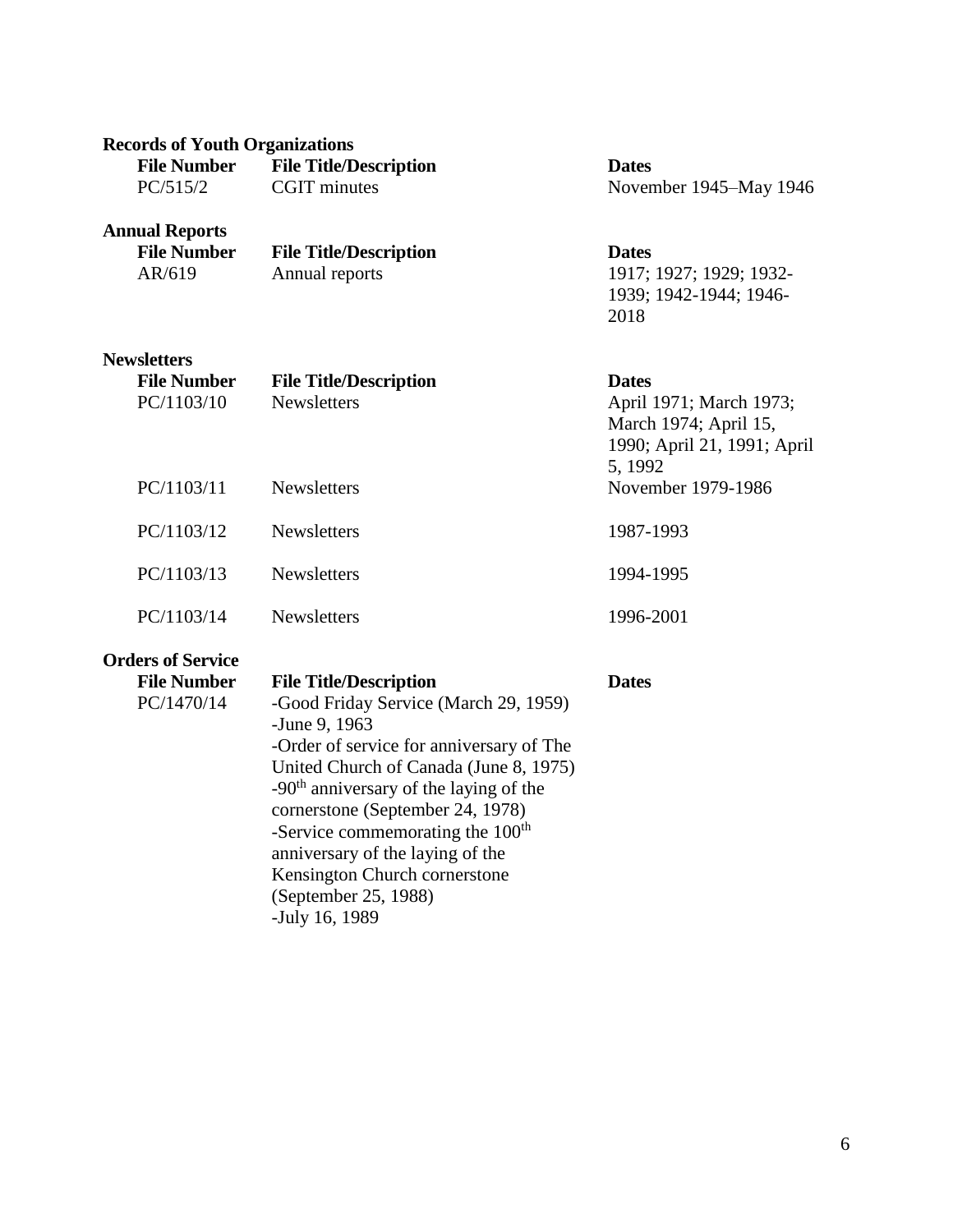| <b>Photographs</b>      |                                          |              |
|-------------------------|------------------------------------------|--------------|
| <b>File Number</b>      | <b>File Title/Description</b>            | <b>Dates</b> |
| V/46/277                | Copy of photograph of Kensington Young   | [1946]       |
|                         | People's Union group                     |              |
|                         | B&W. 12 cm x 17.5 cm                     |              |
| PC/515/2                | CGIT graduates. Identified are Elizabeth | 1955         |
|                         | Brookins, Evelyn Crozier, Myrna          |              |
|                         | Cousins, and Marjorie MacMillan.         |              |
|                         | B&W, 18 cm x 12.5 cm. Also includes      |              |
|                         | invitation to graduation service         |              |
| <b>Church Histories</b> |                                          |              |
| <b>File Number</b>      | <b>File Title/Description</b>            | <b>Dates</b> |
| CH/611                  | -Newspaper clipping: "Rev. Jack Spencer" | 1979         |

Accepts P.E.I. Post," June 1, 1979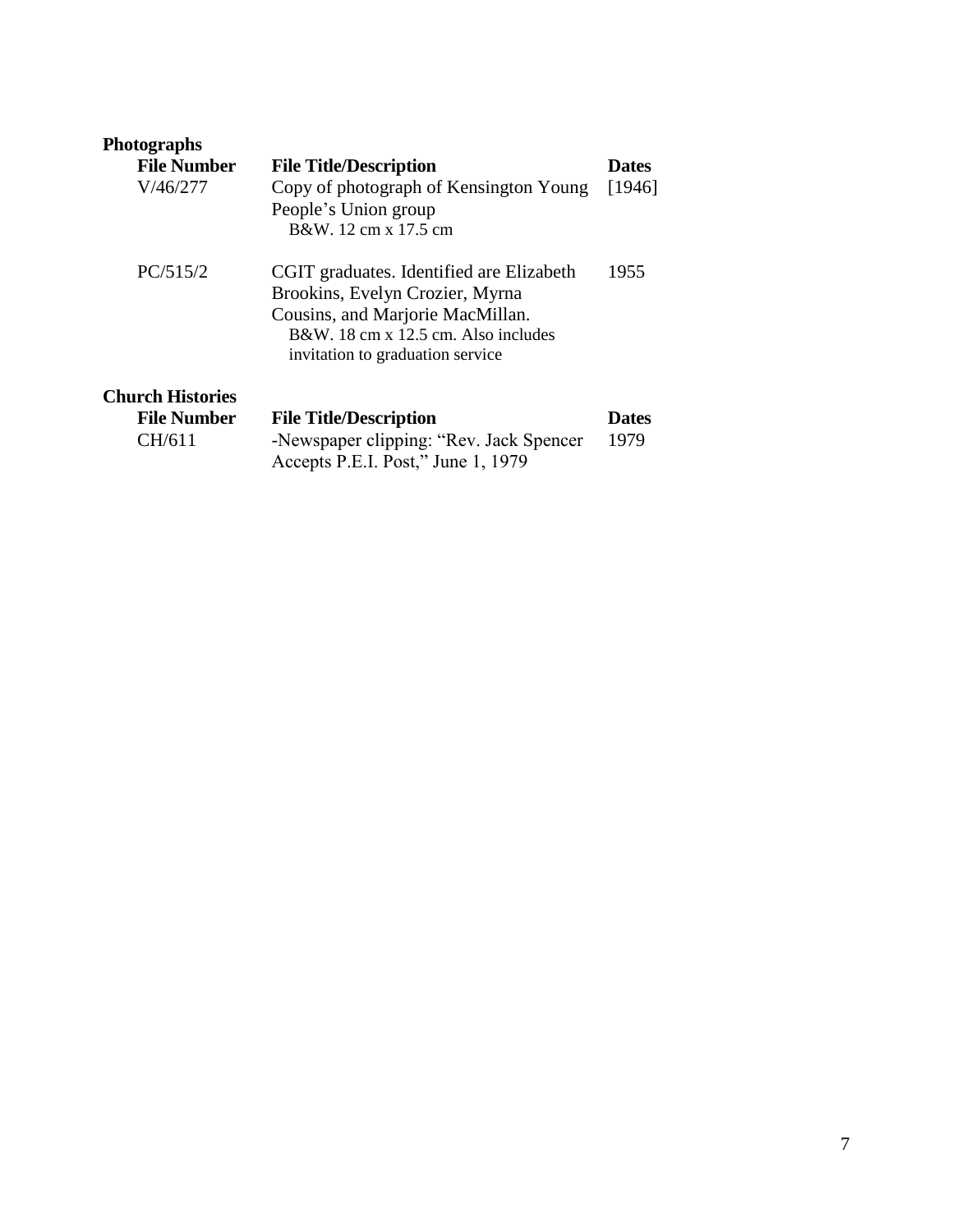<span id="page-7-0"></span>**Reference Number:** PC/616/2 **Title:** Kensington Methodist Church records **Dates:** 1890-1925 **Extent:** 4.8 cm of textual records

**Administrative History:** A Methodist church was organized and built in Margate in 1835. During this time the church was served by ministers from Charlottetown and Bedeque. Margate became the head of its own circuit in 1858. At this time the appointments of Margate Methodist Circuit were Margate, Stanley Bridge, Granville, Bowness School House, Summerside, Port Hill, and Fifteen Point.

In the early 1870's, the appointments were Margate, Granville, Irishtown, Stanley Bridge and Pleasant Valley. Restructuring in 1893 placed Granvillle, Pleasant Valley and Stanley Bridge on the Granville Methodist Circuit while Freetown was taken from the Bedeque Methodist Circuit and added to the Margate Methodist Circuit.

On December 5, 1887, the Official Board of the Margate Methodist Circuit held a meeting in Granville to plan for the erection of a church in Kensington. Kensington Methodist Church was dedicated in September 1889. It was situated on property donated by the Honourable G. W. W. Bentley. Prior to the building of the church, worship was conducted at a hall on the property.

A new manse was constructed in Kensington in 1905.

In 1924, Margate Methodist Circuit contained the appointments of Margate, Kensington, and Freetown.

When a vote was taken to create the United Church of Canada in 1925, one hundred and five Presbyterians voted for union and ninety eight were against it. These 105 Presbyterians along with the members of the Methodist Church created a single congregation in Kensington and used the Methodist church building as their place of worship.

**Scope and Content:** Sous-fonds consists of minutes from Kensington Methodist Church. Sousfonds is composed of the following series:

Records of Board of Trustees Records of Women's Organizations

**Note: Source of supplied title proper:** Title based on contents of sous-fonds

#### **File List:**

| <b>Records of Board of Trustees</b> |                                       |                        |
|-------------------------------------|---------------------------------------|------------------------|
| <b>File Number</b>                  | <b>File Title/Description</b>         | <b>Dates</b>           |
| PC/157/1                            | Kensington Methodist minutes          | December 16, 1896-1925 |
|                                     | Also includes minutes from Kensington |                        |
|                                     | United Church (1925-1926)             |                        |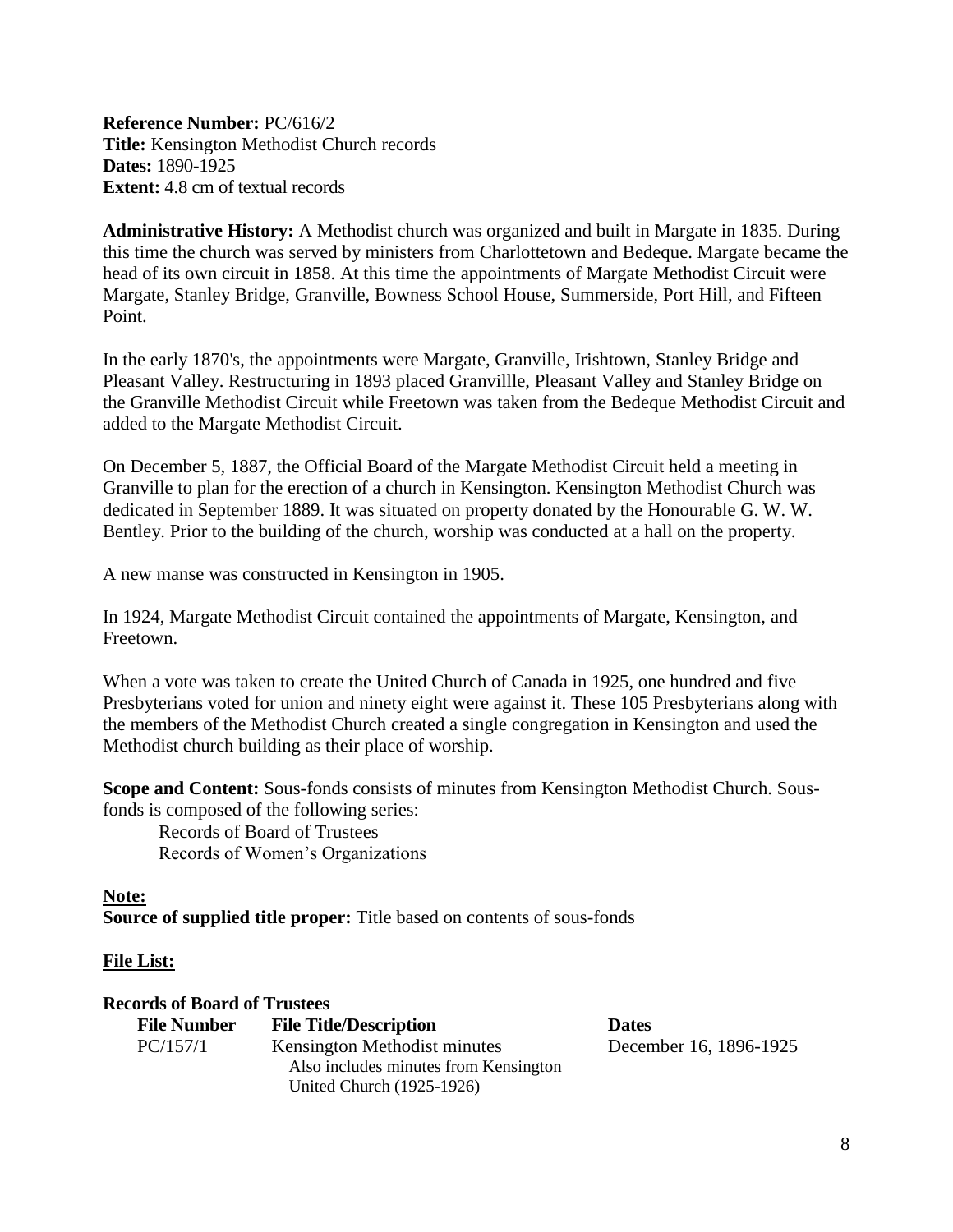# **Records of Women's Organizations**

| <b>File Number</b> | <b>File Title/Description</b>         | <b>Dates</b> |
|--------------------|---------------------------------------|--------------|
| PC/129/13          | Kensington Auxiliary of the Methodist | April        |
|                    | WMS minutes and roll                  |              |

ril 1890-May 1909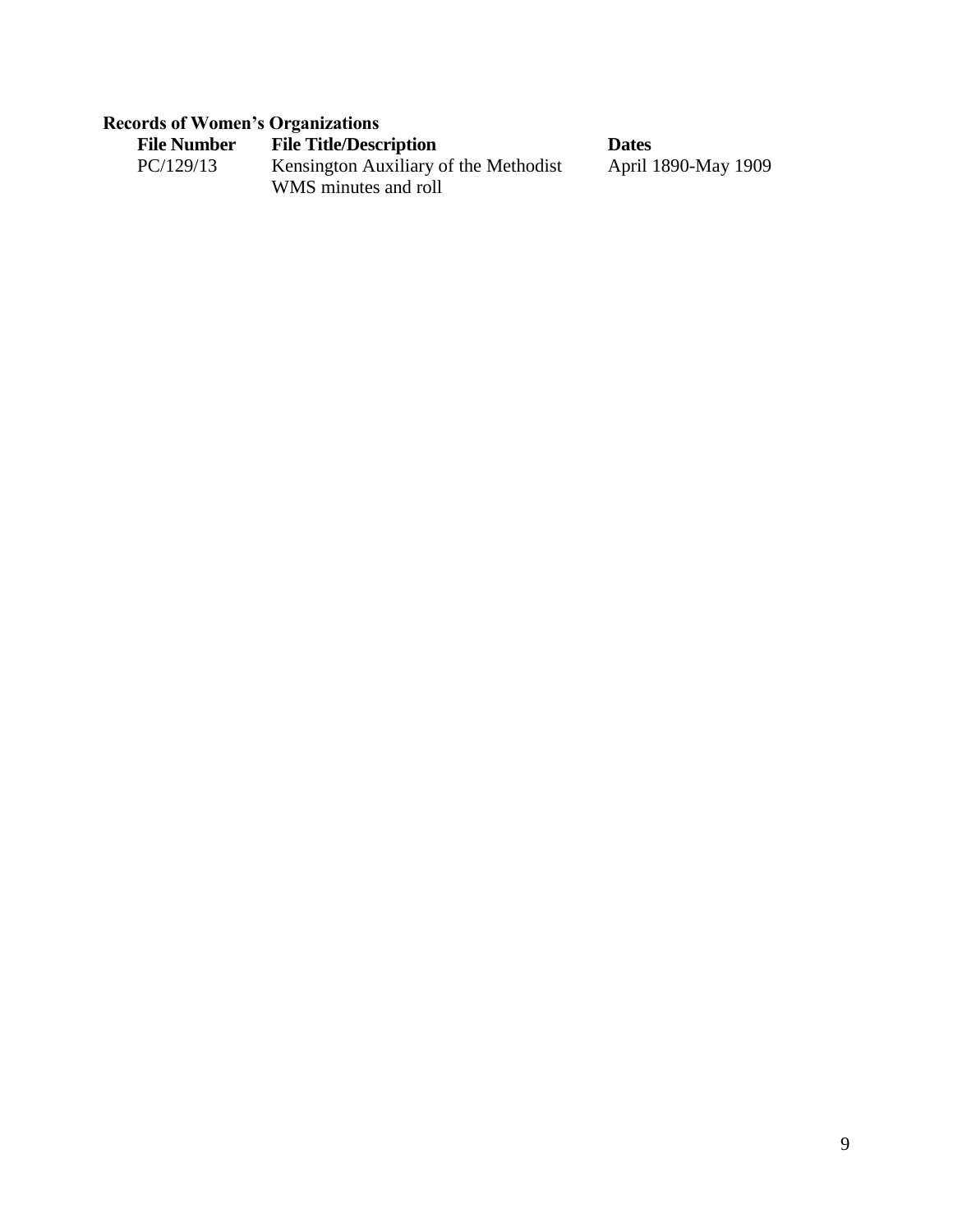<span id="page-9-0"></span>**Reference Number:** PC/616/3 **Title:** Kensington Presbyterian Pastoral Charge records **Dates:** 1912-1925 **Extent:** 7.8 cm of textual records

**Administrative History:** The Presbyterian church in Kensington was originally led by ministers from Malpeque. A new Presbyterian Church was built in 1886 on land donated by William Glover. When a vote was taken to create the United Church of Canada 6 January 1925, one hundred and five Presbyterians voted for union and ninety eight were against it. These 105 Presbyterians along with the Methodist created a single congregation in Kensington and the Methodist building was heavily renovated to house them in 1928.

Summerfield was largely created through the efforts of the Rev. Hugh Dunbar, a Presbyterian minister who also taught school at Norboro. Construction on a church building started at Summerfield in 1855. Land for the building and adjoining cemetery was donated by Peter Sinclair. This old building was moved in 1888 and converted into a public hall and a new, larger, church was constructed and opened on January 13, 1889. Summerfield was part of the New London Presbyterian Pastoral Charge until it was paired with Bedeque in 1905. Early in 1917, Summerfield was united with Kensington. In April 1925 the church was struck by lightning and destroyed by fine. A new church was dedicated on November 7, 1926 as "The First United Church, Summerfield.

**Scope and Content:** Sous-fonds consists of membership records and minutes from Kensington Presbyterian Pastoral Charge. Sous-fonds is composed of the following series:

Membership Records Records of Congregation Records of Session

#### **Note:**

**Source of supplied title proper:** Title based on contents of sous-fonds

#### **File List:**

| <b>Membership Records</b> |                                       |              |
|---------------------------|---------------------------------------|--------------|
| <b>File Number</b>        | <b>File Title/Description</b>         | <b>Dates</b> |
| PC/156/1                  | Kensington Presbyterian Church        | 1900-1925    |
|                           | communion roll and register           |              |
|                           | Also includes membership records from |              |
|                           | Kensington United Church (1925-1927)  |              |

#### **Records of Congregation**

| <b>File Number</b> | <b>File Title/Description</b>         | <b>Dates</b>         |
|--------------------|---------------------------------------|----------------------|
| PC/158/1           | Kensington Presbyterian Church        | January 4, 1912-1925 |
|                    | congregational meeting minutes        |                      |
|                    | Also includes minutes from Kensington |                      |
|                    | United Church (1925-1926)             |                      |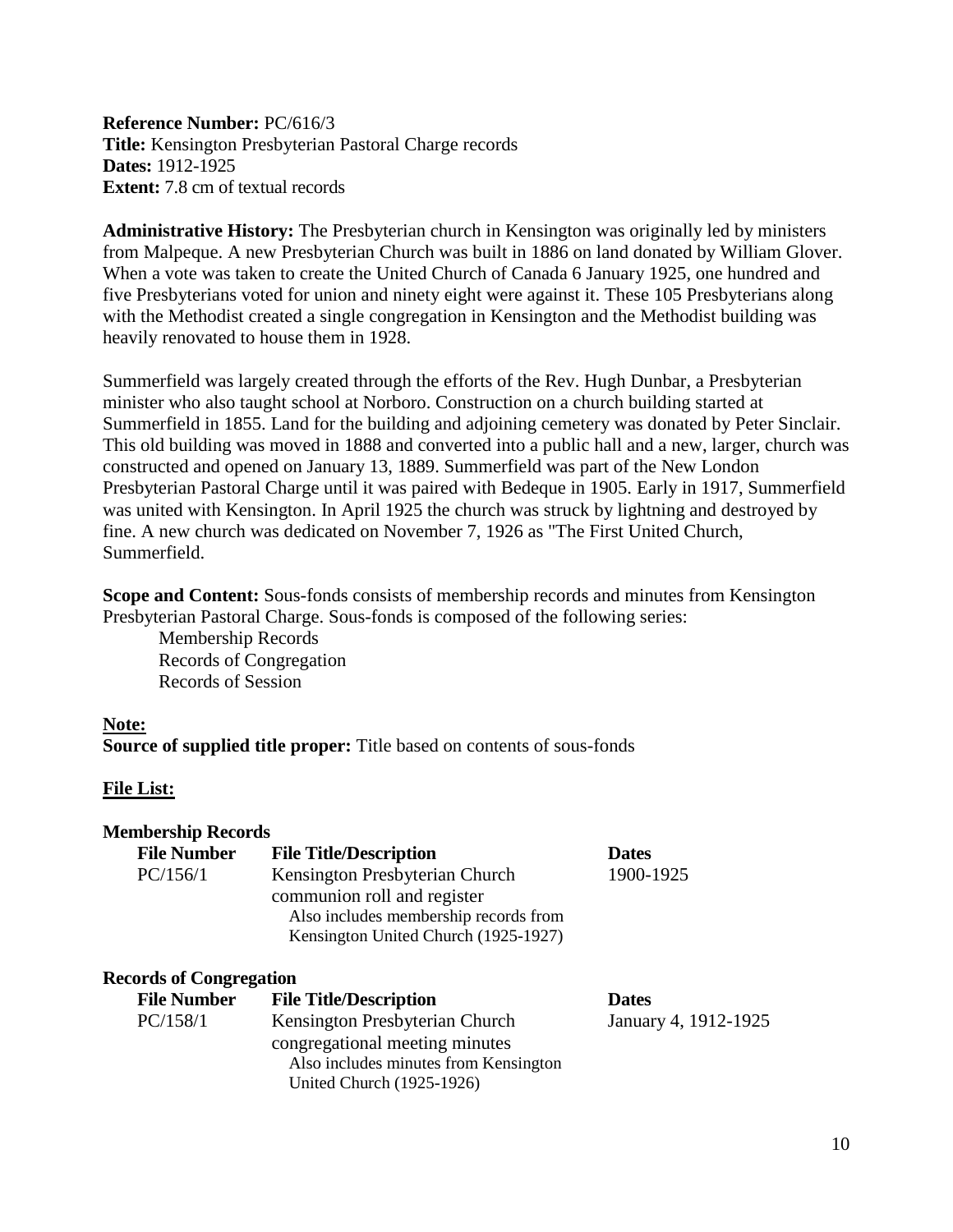| PC/158/4                  | Summerfield Presbyterian Church<br>congregational meeting minutes and<br>financial reports<br>Also includes minutes from Summerfield<br>United Church (1925-1926) | December 12, 1901-1925        |
|---------------------------|-------------------------------------------------------------------------------------------------------------------------------------------------------------------|-------------------------------|
| PC/158/5                  | Summerfield Presbyterian Church<br>congregational meeting minutes<br>Also includes minutes from Summerfield<br>United Church (1925-1955)                          | January 12, 1925-June<br>1925 |
| <b>Records of Session</b> |                                                                                                                                                                   |                               |
| <b>File Number</b>        | <b>File Title/Description</b>                                                                                                                                     | <b>Dates</b>                  |
| PC/156/4                  | Kensington Presbyterian Church session<br>minutes<br>Also includes minutes from Kensington<br>United Church (1925-1975)                                           | July 12, 1919-1925            |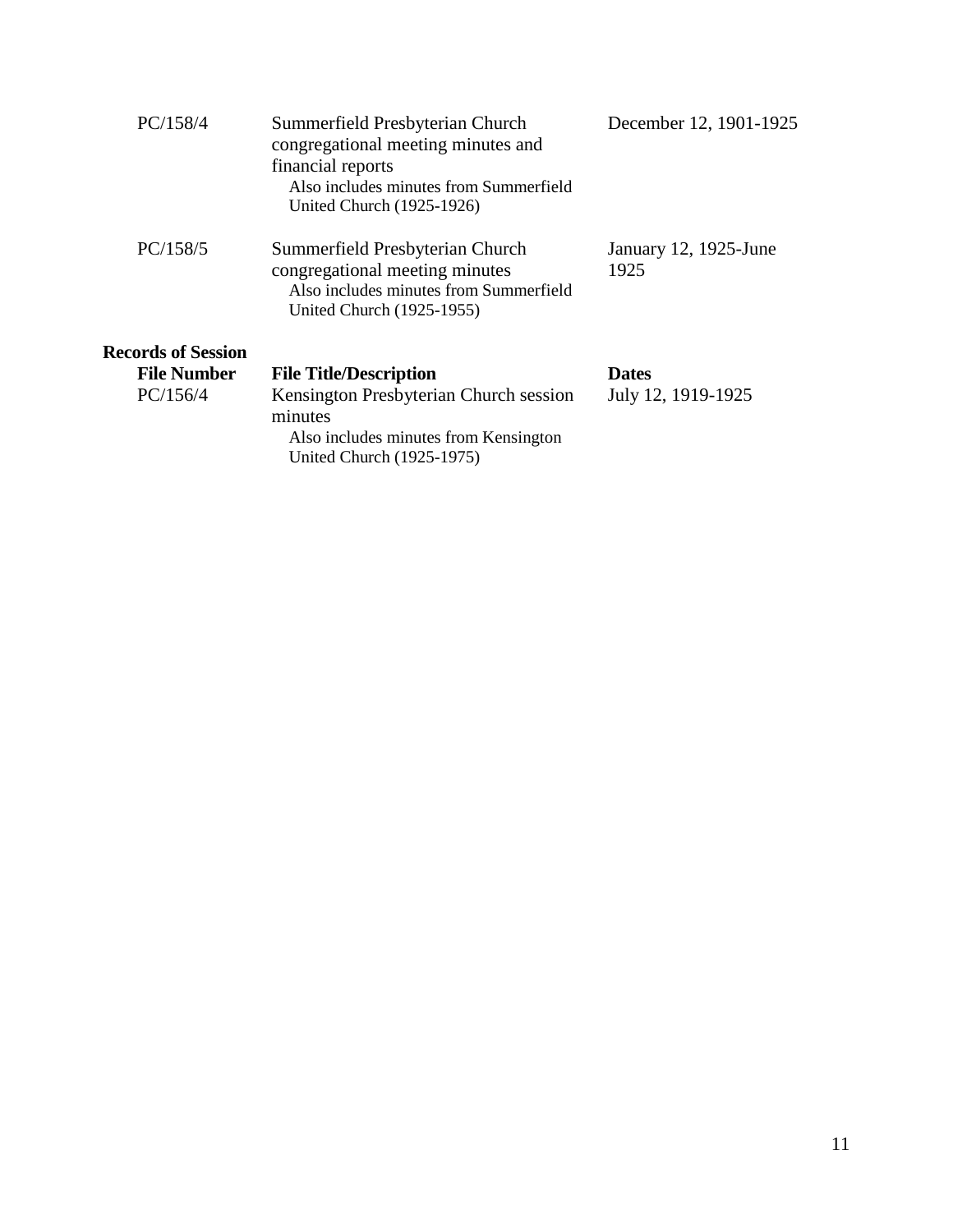<span id="page-11-0"></span>**Reference Number:** PC/616/4 **Title:** Kensington United Church records **Dates:** 1925-2000 **Extent:** 94 cm of textual records and 2 photographs

**Administrative History:** When a vote was taken to create the United Church of Canada in 1925, one hundred and five Presbyterians voted for union and ninety eight were against it. These 105 Presbyterians along with the members of the Methodist Church created a single congregation in Kensington and the Methodist building was heavily renovated to house them in 1928. A new United Church building was built and dedicated on January 13, 1929.

In 2008, Summerfield United Church amalgamated with Kensington United Church.

**Scope and Content:** Sous-fonds consists of membership rolls; minutes; reports; photographs; orders of service; published and unpublished histories; and newspaper clippings from Kensington United Church. Sous-fonds is composed of the following series:

Membership Records Records of Congregation Records of Session Records of Board of Trustees Records of Board of Stewards Records of Sunday School Records of Adult Organizations Records of Women's Organizations Records of Youth Organizations Orders of Service Photographs Church Histories

#### **Note:**

**Source of supplied title proper:** Title based on contents of sous-fonds

#### **File List:**

| <b>Membership Records</b>      |                                                                                                         |                   |
|--------------------------------|---------------------------------------------------------------------------------------------------------|-------------------|
| <b>File Number</b>             | <b>File Title/Description</b>                                                                           | <b>Dates</b>      |
| PC/156/1                       | Communion roll and register<br>Also includes communion roll from<br>Kensington Presbyterian (1900-1925) | 1925-1927         |
| <b>Records of Congregation</b> |                                                                                                         |                   |
| <b>File Number</b>             | <b>File Title/Description</b>                                                                           | <b>Dates</b>      |
| PC/158/1                       | Congregational meeting minutes<br>Also includes minutes from Kensington<br>Presbyterian (1912-1925)     | 1925-July 5, 1926 |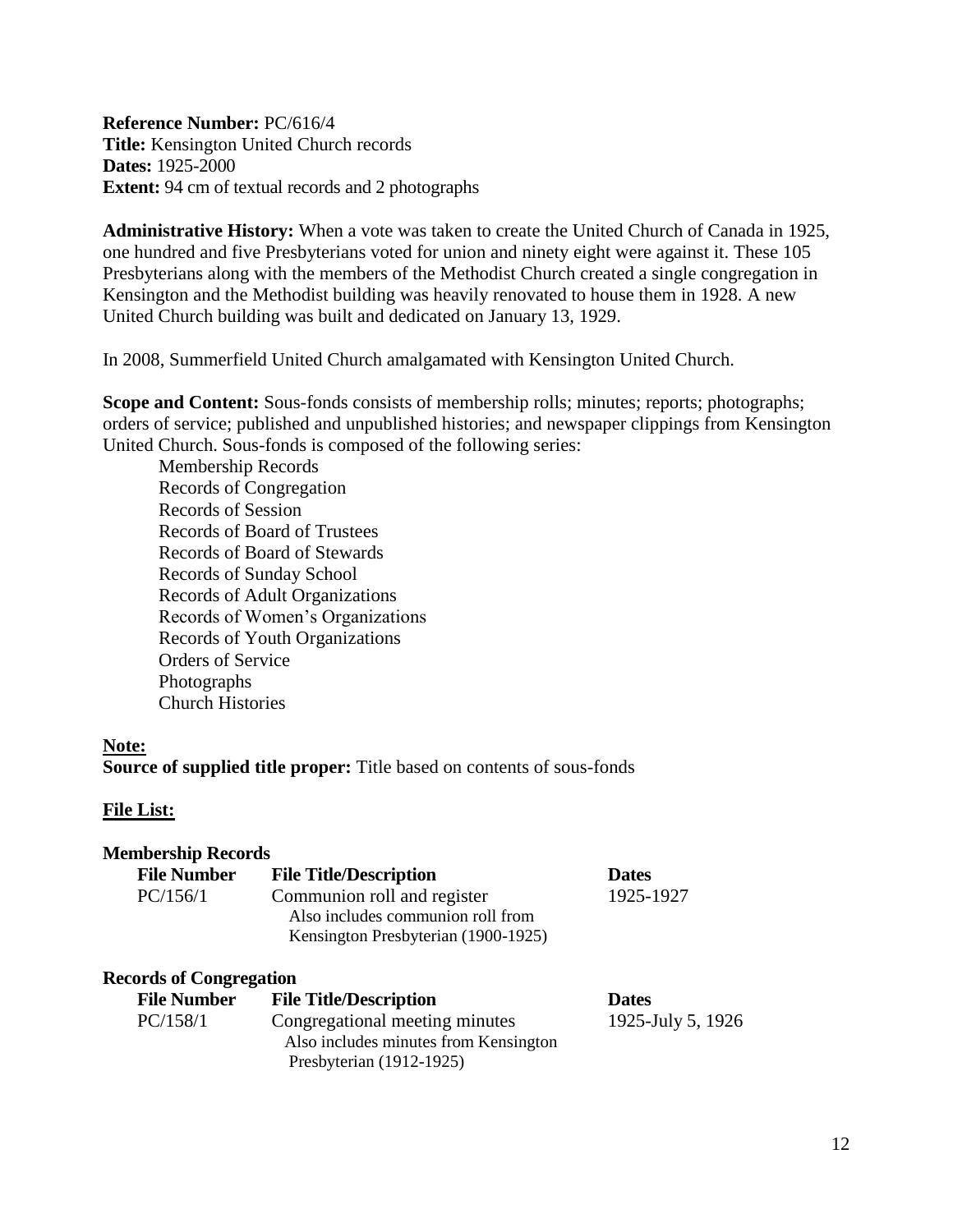| PC/158/2<br>PC/158/3                | Congregational meeting minutes<br>Congregational meeting minutes                    | January 20, 1932-January<br>21, 1957<br>January 13, 1958-October<br>2, 1988 |
|-------------------------------------|-------------------------------------------------------------------------------------|-----------------------------------------------------------------------------|
| <b>Records of Session</b>           |                                                                                     |                                                                             |
| <b>File Number</b>                  | <b>File Title/Description</b>                                                       | <b>Dates</b>                                                                |
| PC/156/4                            | <b>Minutes</b><br>Also includes minutes from Kensington<br>Presbyterian (1919-1925) | 1925-March 16, 1975                                                         |
| PC/156/5                            | <b>Minutes</b>                                                                      | April 15, 1975-October 10,<br>1985                                          |
| <b>Records of Board of Trustees</b> |                                                                                     |                                                                             |
| <b>File Number</b>                  | <b>File Title/Description</b>                                                       | <b>Dates</b>                                                                |
| PC/157/1                            | Minutes<br>Also includes minutes from Kensington<br>Methodist Church (1826-1925)    | 1925-June 21, 1926                                                          |

# **Records of Board of Stewards**

| <b>File Number</b> | <b>File Title/Description</b> | <b>Dates</b>             |
|--------------------|-------------------------------|--------------------------|
| PC/157/2           | <b>Minutes</b>                | January 25, 1932-        |
|                    |                               | September 4, 1957        |
| PC/157/3           | <b>Minutes</b>                | September 25, 1957-      |
|                    |                               | January 2, 1963          |
| PC/157/4           | <b>Minutes</b>                | February 5, 1963-October |
|                    |                               | 7, 1969                  |
| PC/157/5           | <b>Minutes</b>                | November 1, 1977-        |
|                    |                               | September 2, 1986        |

### **Records of Sunday School**

| <b>File Number</b><br>PC/157/6 | <b>File Title/Description</b><br><b>Sunday School Teachers and Officers</b><br>meeting minutes | <b>Dates</b><br>September 16, 1952-<br>November 1962 |
|--------------------------------|------------------------------------------------------------------------------------------------|------------------------------------------------------|
| PC/157/7                       | <b>Sunday School Teachers and Officers</b><br>meeting minutes                                  | June 5, 1972-September 9,<br>1976                    |
| PC/157/8                       | <b>Sunday School Teachers and Officers</b><br>meeting minutes                                  | September 28, 1976-April<br>24, 1983                 |
| PC/165/15                      | Murray Christian Education Centre Aims,<br>Rules, and Regulations, revised 1980, 1<br>pp.      | 1980                                                 |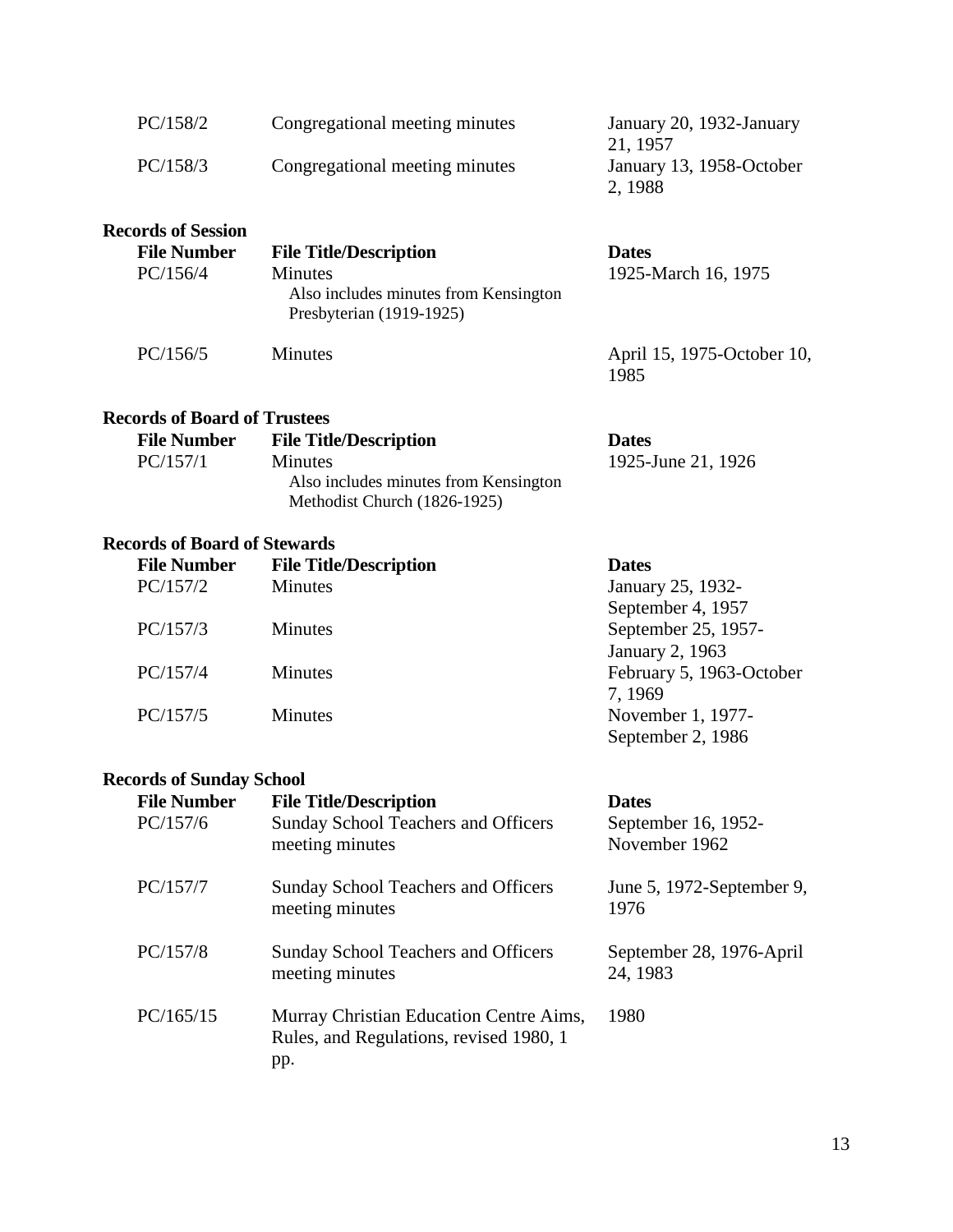# **Records of Adult Organizations**

| <b>File Number</b><br>PC/165/6                                                                                                                                           | <b>File Title/Description</b><br>Young Adult Fellowship Group minutes<br>and roll                                                                  | <b>Dates</b><br>March 10, 1955-June 20,<br>1956 |
|--------------------------------------------------------------------------------------------------------------------------------------------------------------------------|----------------------------------------------------------------------------------------------------------------------------------------------------|-------------------------------------------------|
| PC/165/7                                                                                                                                                                 | Young Adult Fellowship Group minutes<br>and roll                                                                                                   | June 8, 1958-January 7,<br>1959                 |
| PC/165/8                                                                                                                                                                 | Young Adult Fellowship Group minutes<br>and roll                                                                                                   | November 19, 1964-May<br>18, 1967               |
| PC/165/9                                                                                                                                                                 | Fellowship Group minutes and roll                                                                                                                  | September 21, 1967-<br>December 4, 1969         |
| PC/165/10                                                                                                                                                                | Fellowship Group minutes and roll                                                                                                                  | January 15, 1970-January<br>20, 1972            |
| PC/165/11                                                                                                                                                                | Fellowship Group minutes and roll                                                                                                                  | January 6, 1972-December<br>7,1978              |
| PC/165/12                                                                                                                                                                | Fellowship Group minutes and roll                                                                                                                  | January 4, 1979-February<br>3, 1984             |
| PC/165/13                                                                                                                                                                | Fellowship Group minutes and roll                                                                                                                  | February 16, 1984-<br>February 1, 1990          |
| PC/165/14                                                                                                                                                                | Fellowship Group minutes and roll                                                                                                                  | March 1, 1990-January 5,<br>1995                |
| PC/165/16                                                                                                                                                                | Kensington United Church Fellowship<br>Group: Joined in Christian Fellowship-<br>50 <sup>th</sup> Anniversary booklet, 1946-1996                   | 1996                                            |
| V/5/363                                                                                                                                                                  | Photograph of a Kensington Fellowship<br>Group<br>Col. Printed from computer on sheet of<br>paper. Names identified on separate sheet<br>of paper. | [1980?]                                         |
| <b>Records of Women's Organizations</b><br>Note for UCW Units:<br>Unit 1: Kelvin Grove<br>Unit 2: Summerside Road<br>Unit 3: Charlottetown Road<br>Unit 4: Malpeque Road |                                                                                                                                                    |                                                 |
| Unit 5: Irishtown and Margate Roads<br><b>File Number</b>                                                                                                                | <b>File Title/Description</b>                                                                                                                      | <b>Dates</b>                                    |
| PC/160/3                                                                                                                                                                 | Junior Women's Auxiliary minutes and<br>roll                                                                                                       | November 22, 1951-May<br>1957                   |
| PC/160/4                                                                                                                                                                 | Junior Women's Auxiliary minutes and<br>roll                                                                                                       | June 10, 1957-November<br>1961                  |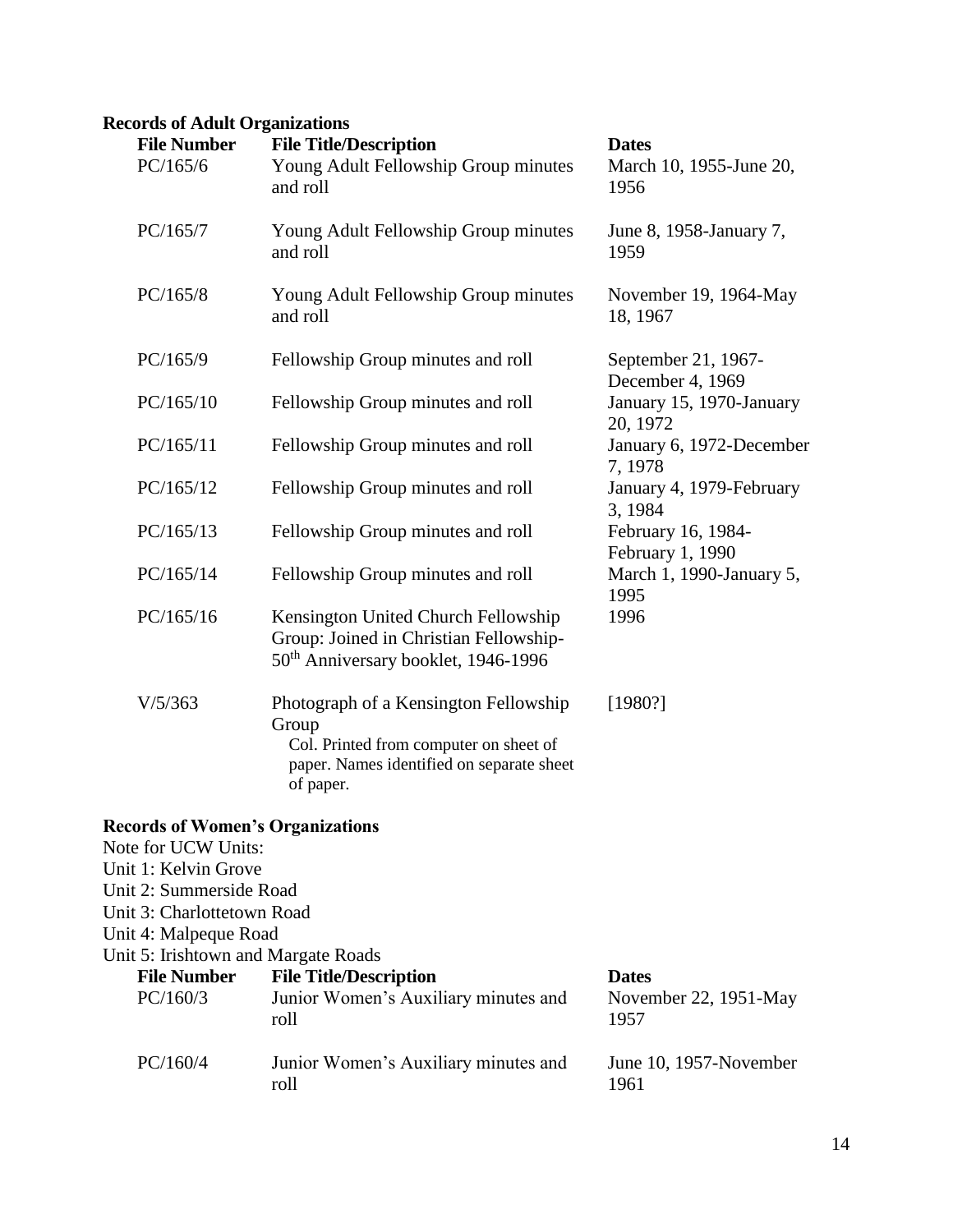| PC/160/5  | Ladies Aid minutes and roll                                              | December 7, 1937-March<br>1, 1944           |
|-----------|--------------------------------------------------------------------------|---------------------------------------------|
| PC/160/6  | Women's Association minutes and roll                                     | January 10, 1951-<br>December 1955          |
| PC/160/7  | Senior Women's Association minutes and<br>roll                           | January 18, 1956-<br>December 12, 1956      |
| PC/160/8  | Senior Women's Association minutes and<br>roll                           | January 16, 1957-<br>December 9, 1959       |
| PC/160/9  | Senior Women's Association minutes and<br>roll                           | January 13, 1960-<br>December 13, 1961      |
| PC/160/12 | WMS minutes and roll                                                     | March 1927-December<br>1930                 |
| PC/160/13 | WMS minutes and roll                                                     | January 1931-December 7,<br>1933            |
| PC/161/1  | WMS minutes and roll                                                     | January 8, 1941-December<br>6, 1945         |
| PC/161/2  | WMS minutes and roll                                                     | January 30, 1946-January<br>1951            |
| PC/161/3  | WMS minutes and roll                                                     | June 2, 1955-June 4, 1958                   |
| PC/161/4  | WMS minutes and roll                                                     | July 9, 1958-November 2,<br>1960            |
| PC/161/5  | WMS minutes and roll                                                     | December 7, 1960-<br>December 6, 1961       |
| PC/161/6  | WMS Kelvin Grove Unit minutes and roll                                   | December 15, 1942-<br>January 12, 1944      |
| PC/161/7  | WMS Kelvin Grove Unit minutes and roll                                   | January 12, 1944-                           |
| PC/161/8  | WMS Kelvin Grove Unit minutes and roll                                   | December 10, 1948<br>January 13, 1949-      |
| PC/161/9  | WMS Kelvin Grove Unit minutes and roll                                   | December 14, 1955<br>February 1956-December |
| PC/160/11 | Associate Members of the WMS<br>membership lists                         | 1961<br>1931-1961                           |
| PC/136/10 | <b>UCW</b> Provisional Committee and<br>inaugural service minutes        | July 11, 1961-December 7,<br>1961           |
| PC/164/11 | <b>UCW</b> Provisional Committee and General<br>meeting minutes and roll | July 11, 1961-December<br>10, 1962          |
| PC/164/12 | UCW General minutes and roll                                             | January 15, 1963-<br>November 15, 1965      |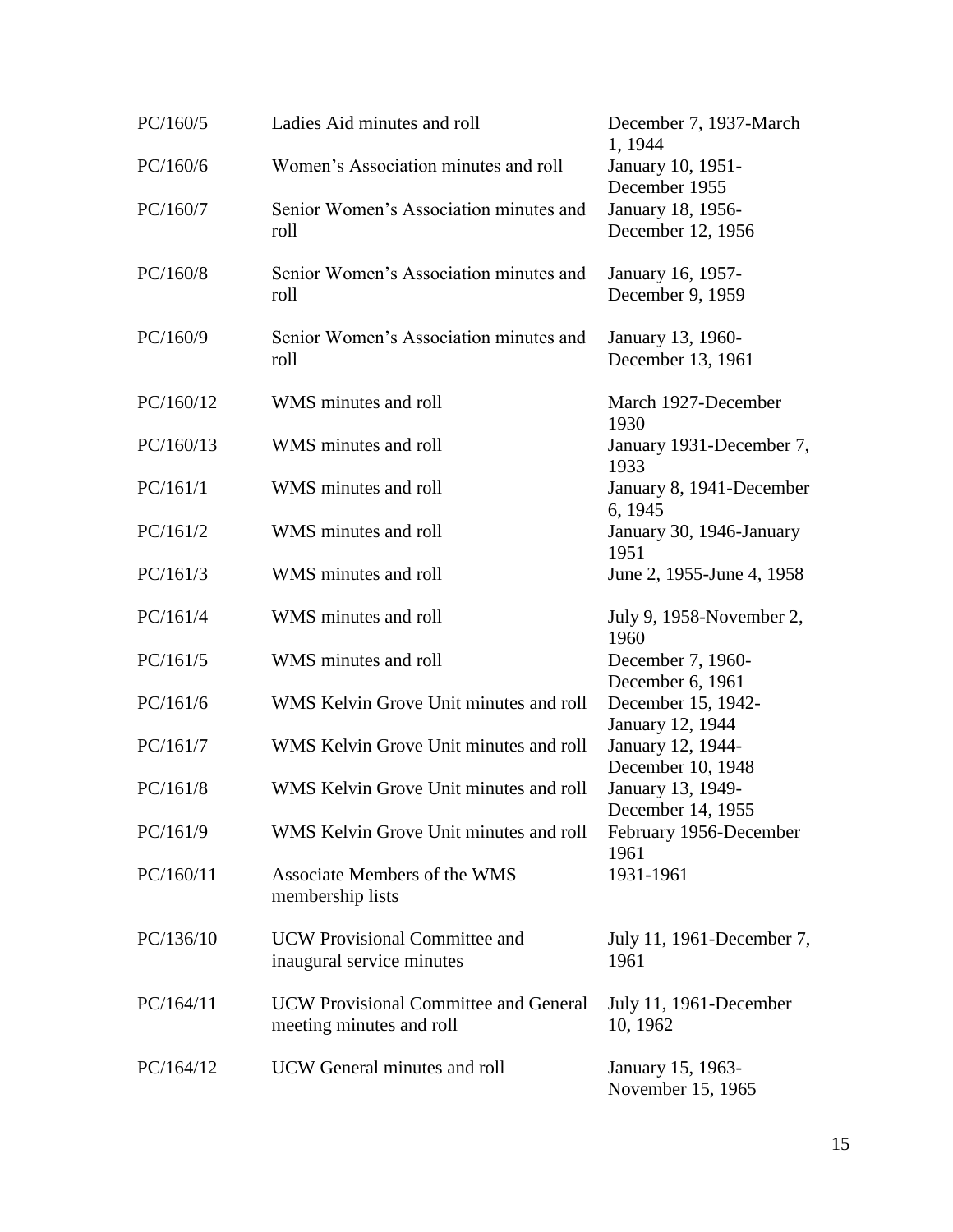| PC/164/13 | <b>UCW</b> General minutes and roll | December 13, 1965-                                            |
|-----------|-------------------------------------|---------------------------------------------------------------|
| PC/164/14 | <b>UCW</b> General minutes and roll | September 13, 1971<br>November 15, 1971-<br>November 24, 1977 |
| PC/165/1  | UCW General minutes and roll        | December 5, 1977-January<br>11, 1982                          |
| PC/165/3  | UCW General minutes and roll        | March 8, 1982-December<br>14, 1982                            |
| PC/165/4  | <b>UCW</b> General minutes and roll | December 13, 1982-<br>November 24, 1983                       |
| PC/165/5  | <b>UCW</b> General minutes and roll | December 12, 1983-<br>January 14, 1985                        |
| PC/165/2  | UCW General minutes and roll        | March 11, 1985-December<br>9, 1991                            |
| PC/164/10 | <b>UCW</b> Executive minutes        | January 2, 1963-January<br>20, 1975                           |
| PC/161/10 | UCW Unit 1 minutes and roll         | December 6, 1961-October<br>27, 1966                          |
| PC/161/11 | UCW Unit 1 minutes and roll         | November 24, 1966-<br>November 1971                           |
| PC/161/12 | UCW Unit 1 minutes and roll         | December 1971-November<br>1975                                |
| PC/161/13 | UCW Unit 1 minutes and roll         | December 1975-December<br>14, 1981                            |
| PC/161/14 | UCW Unit 1 minutes and roll         | January 1982-May 24,<br>1995                                  |
| PC/163/9  | UCW Unit 2 minutes and roll         | January 25, 1962-<br>November 1965                            |
| PC/163/10 | UCW Unit 2 minutes and roll         | December 1965-December<br>1968                                |
| PC/164/1  | UCW Unit 2 minutes and roll         | January 1969-August 1973                                      |
| PC/164/2  | UCW Unit 2 minutes and roll         | September 27, 1973-<br>November 1977                          |
| PC/164/3  | UCW Unit 2 minutes and roll         | December 5, 1977-June<br>1981                                 |
| PC/162/7  | UCW Unit 2 minutes and roll         | September 1981-June 27,<br>1985                               |
| PC/162/8  | UCW Unit 2 minutes and roll         | September 26, 1985-April<br>27, 1987                          |
| PC/162/9  | UCW Unit 2 minutes and roll         | May 28, 1987-October 20,<br>1988                              |
| PC/164/4  | UCW Unit 2 minutes and roll         | November 9, 1988-March<br>22, 1990                            |
| PC/164/5  | UCW Unit 2 minutes and roll         | April 25, 1990-May 1991                                       |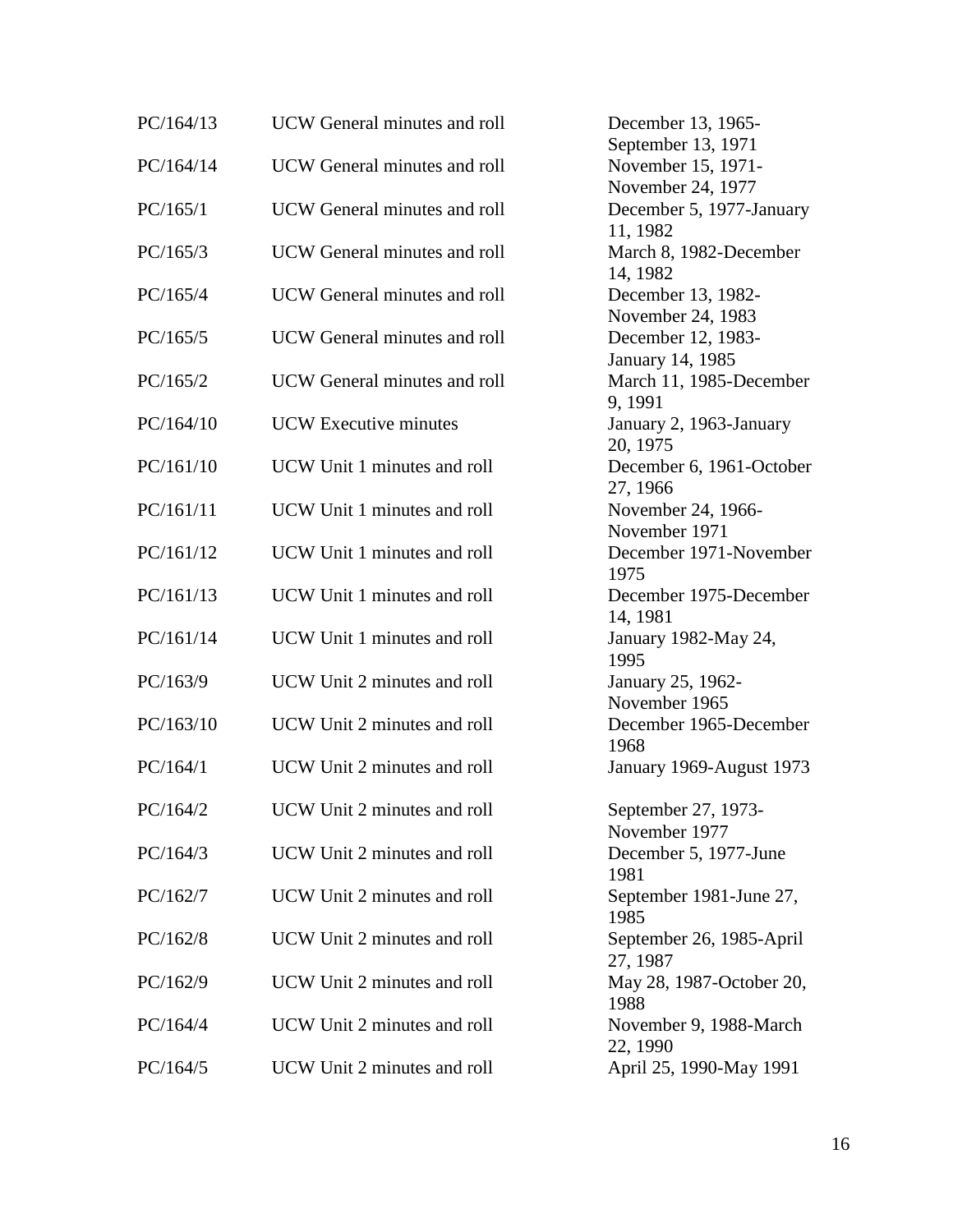| PC/164/10                             | UCW Unit 3 minutes and roll                                                             | January 26, 1967-October<br>1970         |
|---------------------------------------|-----------------------------------------------------------------------------------------|------------------------------------------|
| PC/164/11                             | UCW Unit 3 minutes and roll                                                             | November 1970-September<br>1978          |
| PC/164/12                             | UCW Unit 3 minutes and roll                                                             | October 1982-January 28,<br>1988         |
| PC/163/1                              | UCW Unit 3 minutes and roll                                                             | January 28, 1988-October<br>23, 1991     |
| PC/163/2                              | UCW Unit 4 minutes and roll                                                             | January 25, 1962-October<br>24, 1963     |
| PC/163/3                              | UCW Unit 4 minutes and roll                                                             | December 26, 1963-<br>November 25, 1965  |
| PC/163/4                              | UCW Unit 4 minutes and roll                                                             | December 16, 1965-<br>November 1968      |
| PC/163/5                              | UCW Unit 4 minutes and roll                                                             | December 1968-November<br>28, 1974       |
| PC/163/6                              | UCW Unit 4 minutes and roll<br>This group became the Boothroyd Unit in<br>November 1979 | December 6, 1974-January<br>28, 1972     |
| PC/163/7                              | UCW Boothroyd Unit minutes and roll                                                     | December 14, 1981-<br>September 28, 1984 |
| PC/163/8                              | UCW Boothroyd Unit minutes and roll                                                     | November 11, 1984-<br>October 26, 1990   |
| PC/164/6                              | UCW Unit 5 minutes and roll                                                             | April 1968-December 1971                 |
| PC/164/7                              | UCW Unit 5 minutes and roll                                                             | January 1972-May 22,<br>1980             |
| PC/164/8                              | UCW membership book<br>Includes charter members                                         | 1962-1964                                |
| PC/164/9                              | UCW membership book                                                                     | 1965-1968                                |
| PC/166/2                              | UCW annual reports                                                                      | 1989; 1991; 1994; 1999;<br>2000          |
| PC/124/9                              | UCW annual report                                                                       | 1996                                     |
| PC/166/3                              | Brief History of U.C.W., 1962-1997<br>6 pp.typed                                        | 1997                                     |
| <b>Records of Youth Organizations</b> |                                                                                         |                                          |
| <b>File Number</b>                    | <b>File Title/Description</b>                                                           | <b>Dates</b>                             |
| PC/159/1                              | Young People's Missionary Society<br>minutes and roll                                   | June 19, 1925-March 1927                 |
| PC/159/2                              | Young People's Union minutes and roll                                                   | January 7, 1948-April 20,<br>1959        |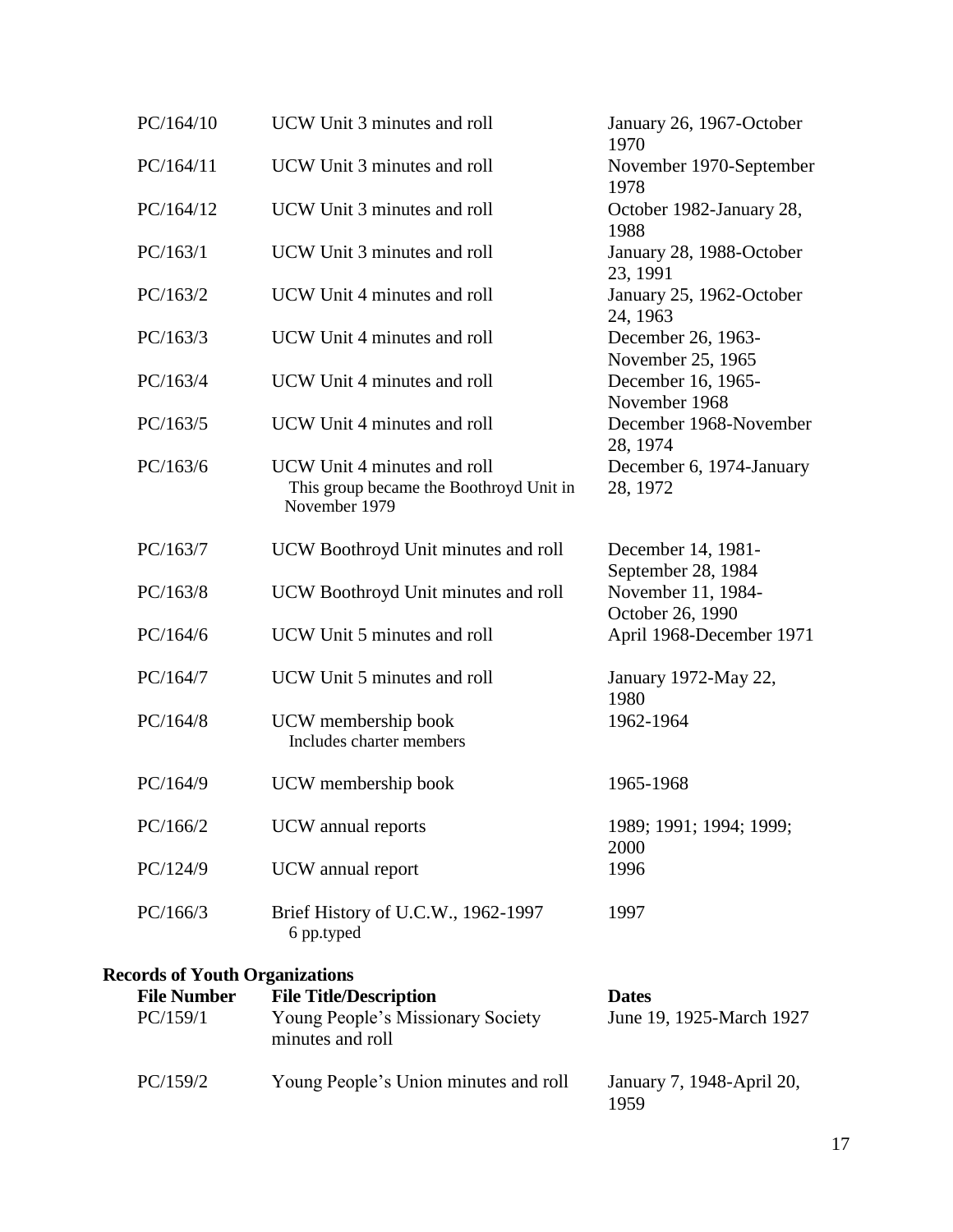| PC/159/3                                                     | Young Adult Group minutes and roll<br>Also includes financial accounts                                                                        | January 21, 1959-<br>November 3, 1960                |  |
|--------------------------------------------------------------|-----------------------------------------------------------------------------------------------------------------------------------------------|------------------------------------------------------|--|
| PC/159/4                                                     | Young Adult Group minutes and roll                                                                                                            | November 17, 1960-                                   |  |
| PC/159/5                                                     | Junior CGIT minutes and roll<br>This group became known as the Burning<br>Amber CGIT in October 1950                                          | October 28, 1964<br>November 8, 1946-May<br>11, 1951 |  |
| PC/159/6                                                     | Elizabethan CGIT minutes and roll<br>This group became Drummer CGIT in<br>November 1954                                                       | October 9, 1953-May 6,<br>1955                       |  |
| PC/159/7                                                     | CGIT Jolly Macs (Intermediate) minutes<br>and roll                                                                                            | October 29, 1954-April 22,<br>1955                   |  |
| PC/159/8                                                     | M.S.J. CGIT (Senior CGIT) minutes and<br>roll                                                                                                 | October 7, 1955-September<br>28, 1956                |  |
| PC/159/9                                                     | C.S.K.S. (Cherish Seek Know Serve)<br>Senior CGIT minutes and roll                                                                            | October 19, 1956-May 24,<br>1957                     |  |
| PC/159/10                                                    | CGIT minutes and roll                                                                                                                         | September 21, 1960-June                              |  |
| PC/159/11                                                    | <b>CGIT Seekers minutes</b>                                                                                                                   | 4, 1962<br>November 1962-October                     |  |
| PC/159/12                                                    | <b>CGIT Christian Followers minutes and</b><br>roll                                                                                           | 23, 1963<br>September 26, 1962-June<br>21, 1963      |  |
| PC/160/1                                                     | CGIT scrapbook<br>Includes newspaper clippings and notes of<br>meetings                                                                       | 1962-1967                                            |  |
| PC/160/2                                                     | CGIT membership lists                                                                                                                         | 1987-1991                                            |  |
| PC/160/10                                                    | Sunshine Mission Band minutes and roll                                                                                                        | January 1946-October 23,<br>1950                     |  |
| PC/160/10a                                                   | <b>Sunshine Mission Band minutes</b>                                                                                                          | January 1951-February<br>1951                        |  |
| <b>Orders of Service</b><br><b>File Number</b><br>PC/1470/14 | <b>File Title/Description</b><br>-Good Friday Service (March 29, 1959)<br>-June 9, 1963<br>-90 <sup>th</sup> anniversary of the laying of the | <b>Dates</b><br>1959-1996                            |  |
|                                                              | cornerstone (September 24, 1978)                                                                                                              |                                                      |  |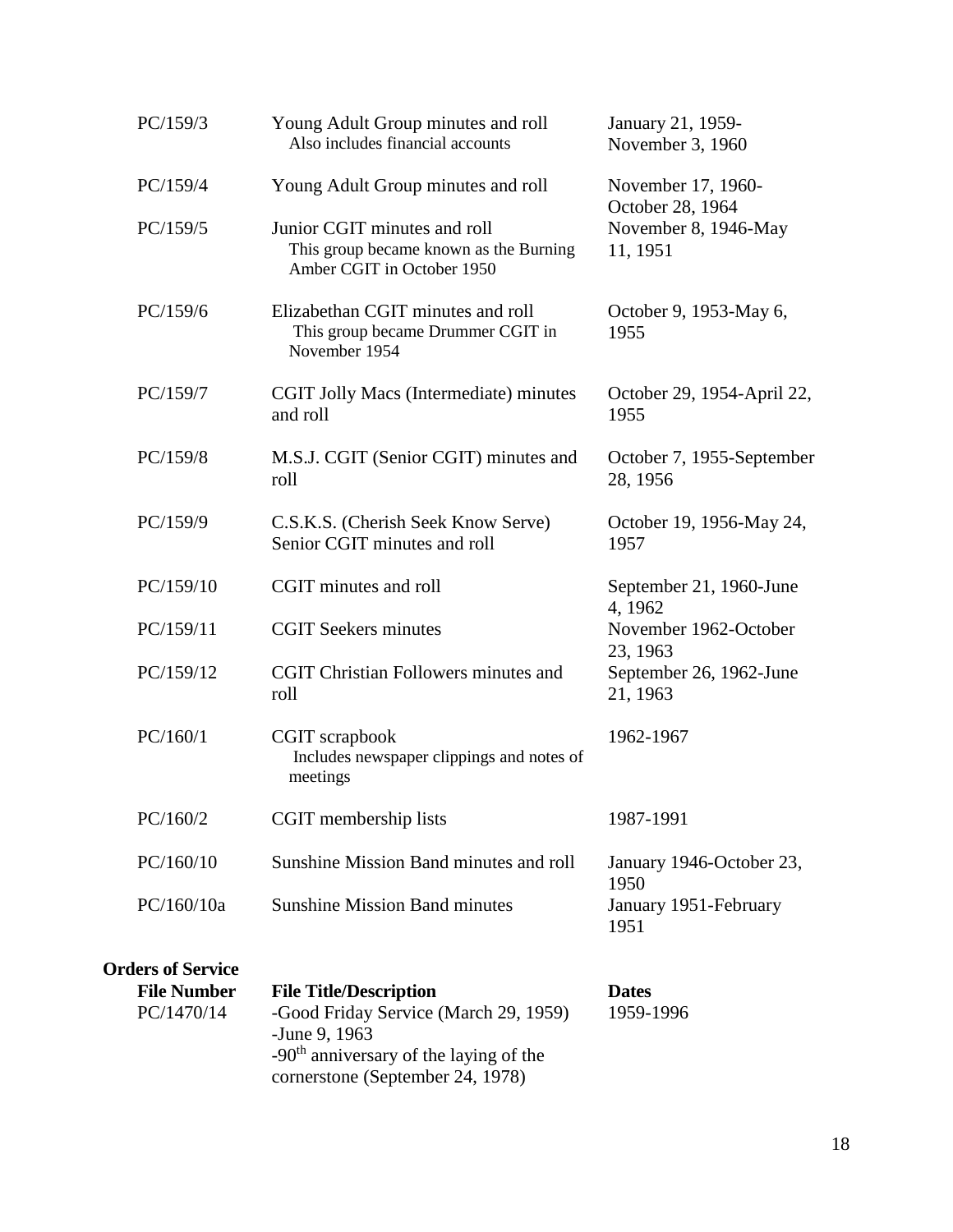-Service commemorating the 100<sup>th</sup> anniversary of the laying of the Kensington Church cornerstone (September 25, 1988) -July 16, 1989 -May 5, 1996

# **Photographs**

| <b>File Number</b> | <b>File Title/Description</b>  | <b>Dates</b> |
|--------------------|--------------------------------|--------------|
| V/93/602           | Kensington United Church choir | 1965         |
|                    | B&W, 25.2 cm x 20.5 cm         |              |
|                    |                                |              |

# **Church Histories**

| <b>File Number</b> | <b>File Title/Description</b>                        | <b>Dates</b>      |
|--------------------|------------------------------------------------------|-------------------|
| CH/611             | -Witness at The Cross: A History of                  | December 1991     |
|                    | Kensington United Church, 1887-1991,                 |                   |
|                    | -Photocopy of newspaper clipping:                    |                   |
|                    | "Kensington United Church: A Fine                    | n.d.              |
|                    | Historic Landmark" by Mrs. Jean                      |                   |
|                    | MacFadyen. Charlottetown Guardian.                   |                   |
|                    | -"Kensington United Church Celebrates                | n.d.              |
|                    | 100 <sup>th</sup> Anniversary of the Laying of Their |                   |
|                    | Cornerstone"                                         |                   |
|                    | -Newspaper clipping: "Kensington Lady                | n.d.              |
|                    | Celebrates Her Eightieth Birthday"                   |                   |
|                    | -Newspaper clipping: "United Church                  | December 29, 1964 |
|                    | Holds Special Carol Service"                         |                   |
|                    | -History of Sunday School at Kensington              | 1975              |
|                    | by Alison Mayne                                      |                   |
|                    | -Newspaper clipping: "Kensington United              | April 21, 1970    |
|                    | Church Dedicated in September 1889;                  |                   |
|                    | Has Faithfully Served Community" by                  |                   |
|                    | J.L.M., The Journal-Pioneer                          |                   |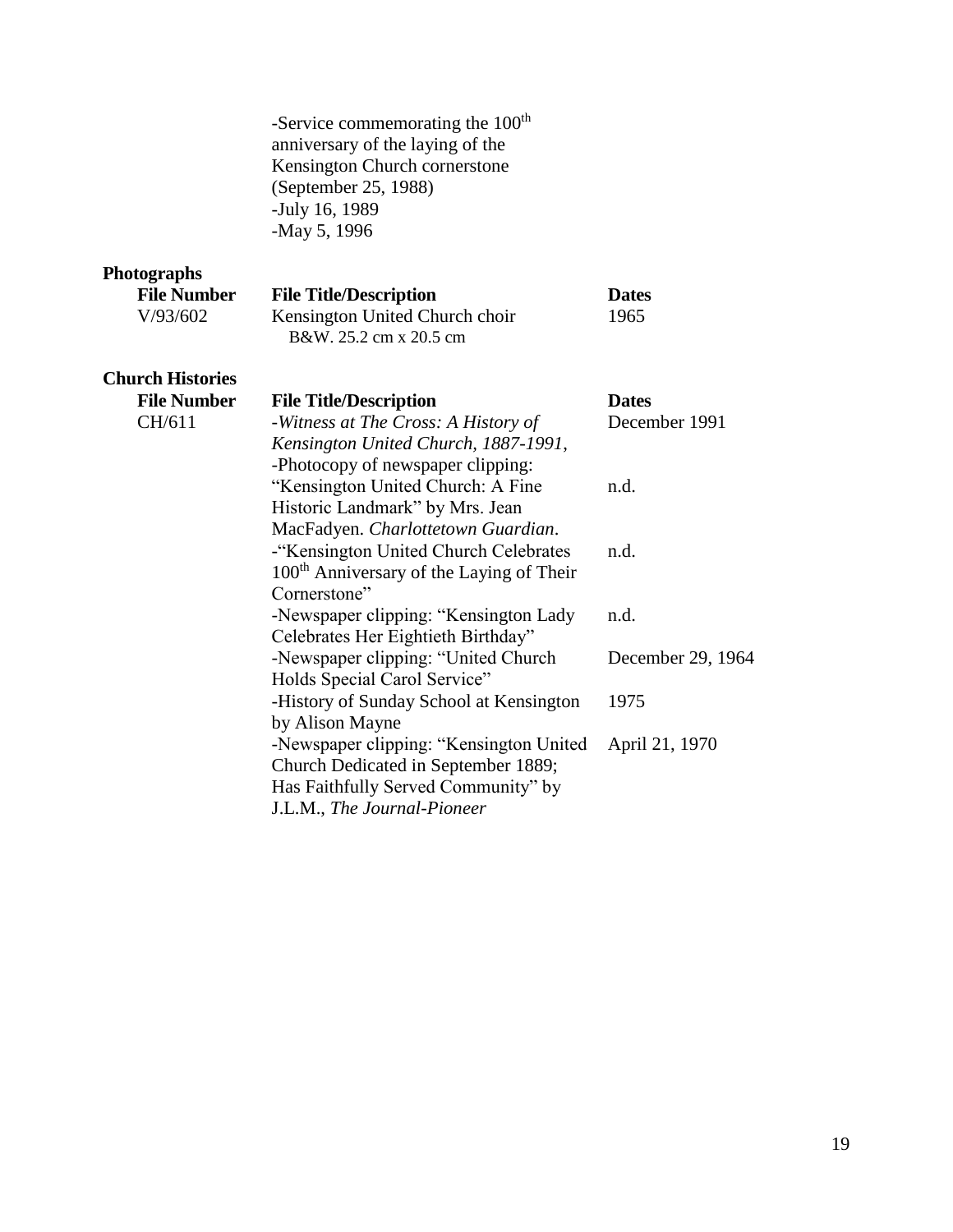<span id="page-19-0"></span>**Reference Number:** PC/616/5 **Title:** Summerfield United Church records **Dates:** 1925-1992 **Extent:** 11.3 cm of textual records

**Administrative History:** Summerfield Presbyterian Church became part of The United Church of Canada in 1925. The church was struck by lightning and destroyed by fire in April 1925. A new church was dedicated on November 7. 1926 as "The First United Church, Summerfield. In 2008, Summerfield United Church amalgamated with Kensington United Church.

**Scope and Content:** Sous-fonds consists of minutes; orders of service; unpublished histories; and newspaper clippings. Sous-fonds is composed of the following series:

> Records of Congregation Records of Women's Organizations Orders of Service Church Histories

**Note: Source of supplied title proper:** Title based on contents of sous-fonds

#### **File List:**

#### **Records of Congregation**

| <b>File Number</b>                      | <b>File Title/Description</b>                                                                                                        | <b>Dates</b>                          |
|-----------------------------------------|--------------------------------------------------------------------------------------------------------------------------------------|---------------------------------------|
| PC/158/4                                | Congregational meeting minutes and<br>financial reports<br>Also includes minutes from Summerfield<br>Presbyterian Church (1901-1925) | 1925-January 1926                     |
| PC/158/5                                | Congregational meeting minutes<br>Also includes minutes from Summerfield<br>Presbyterian Church (January 1925-June<br>1925)          | 1925-January 12, 1955                 |
| PC/158/6                                | Congregational meeting minutes                                                                                                       | January 11, 1956-January<br>28, 1992  |
| <b>Records of Women's Organizations</b> |                                                                                                                                      |                                       |
| <b>File Number</b>                      | <b>File Title/Description</b>                                                                                                        | <b>Dates</b>                          |
| PC/162/1                                | WMS minutes and roll                                                                                                                 | December 3, 1930-<br>November 5, 1937 |
| PC/162/2                                | WMS minutes and roll                                                                                                                 | December 3, 1937-July 1,<br>1943      |
| PC/162/3                                | WMS minutes and roll                                                                                                                 | January 6, 1944-July 2,<br>1949       |
| PC/162/4                                | WMS minutes and roll                                                                                                                 | July 2, 1949-November 10,<br>1955     |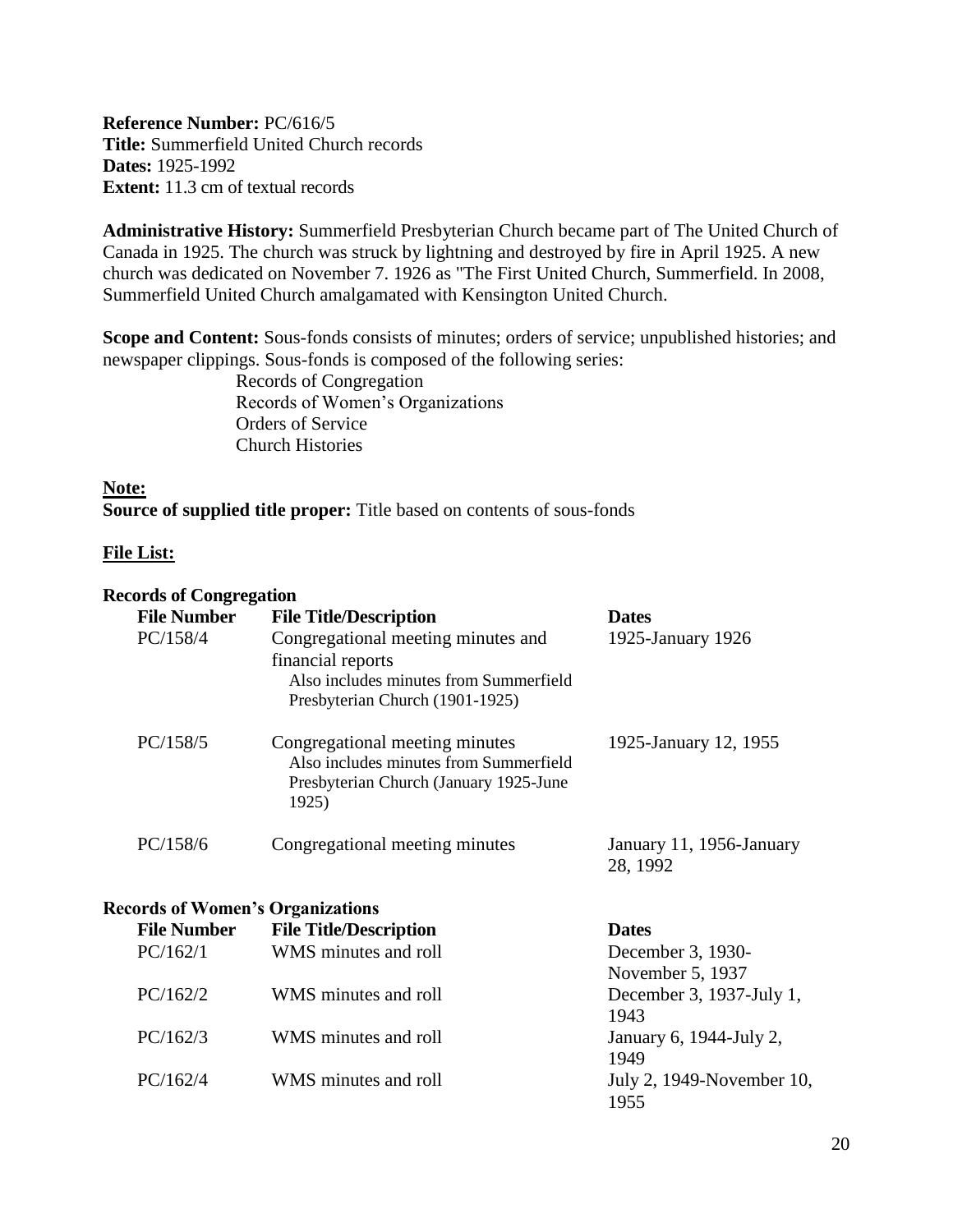| PC/162/5                         | WMS minutes and roll                                                                                                                                                                                                                                                                                                                | December 8, 1955-<br>November 2, 1961 |
|----------------------------------|-------------------------------------------------------------------------------------------------------------------------------------------------------------------------------------------------------------------------------------------------------------------------------------------------------------------------------------|---------------------------------------|
| PC/162/6                         | WMS minutes and roll                                                                                                                                                                                                                                                                                                                | December 14, 1967-<br>November 1976   |
| <b>Orders of Service</b>         |                                                                                                                                                                                                                                                                                                                                     |                                       |
| <b>File Number</b><br>PC/1470/14 | <b>File Title/Description</b><br>Summerfield United Church 70 <sup>th</sup><br>Anniversary of the opening of the present<br>sanctuary (November 3, 1996)<br>-Summerfield United Church 80 <sup>th</sup><br>Anniversary of opening of the present<br>sanctuary and the $151st$ anniversary of the<br>congregation (November 5, 2006) | <b>Dates</b><br>1996; 2006            |
| <b>Church Histories</b>          |                                                                                                                                                                                                                                                                                                                                     |                                       |
| <b>File Number</b><br>CH/611     | <b>File Title/Description</b><br>-Photocopy of "Historic Sketch of<br>Summerfield Congregation," 5 pp.                                                                                                                                                                                                                              | <b>Dates</b><br>November 1951         |
|                                  | -Photocopy of photograph and description<br>of Summerfield Hall, originally the first<br>Presbyterian Church (excerpt from a<br>book)                                                                                                                                                                                               | n.d.                                  |
|                                  | -Photocopy of photograph of woman<br>standing with Summerfield Presbyterian<br>Church in the background. Description<br>reads "In the background is the only photo<br>we can find of the $2nd$ Summerfield<br>Church, 1888-1925."                                                                                                   | n.d.                                  |
|                                  | -Photocopy of newspaper clipping:<br>"Summerfield United Church: Church<br>beginnings date back to 1855," The<br>Charlottetown Guardian                                                                                                                                                                                             | July 29, 1989                         |
|                                  | -Brief biography of Rev. Hugh Dunbar, 9<br>pp.                                                                                                                                                                                                                                                                                      | n.d.                                  |
|                                  | -Photocopy of newspaper clipping:<br>"Summerfield: An End and a Beginning"<br>by Isabel Smith. The County Line Courier                                                                                                                                                                                                              | April 23, 2008                        |
|                                  | -Photocopy of newspaper clipping: "The<br>Last Sunday: Summerfield church's<br>closing a sign of changing demographics"<br>by Lori A. Mayne, Journal Pioneer                                                                                                                                                                        | 2008                                  |
|                                  | -"The First United Church of<br>Summerfield" by Norma Mayne                                                                                                                                                                                                                                                                         | 1985                                  |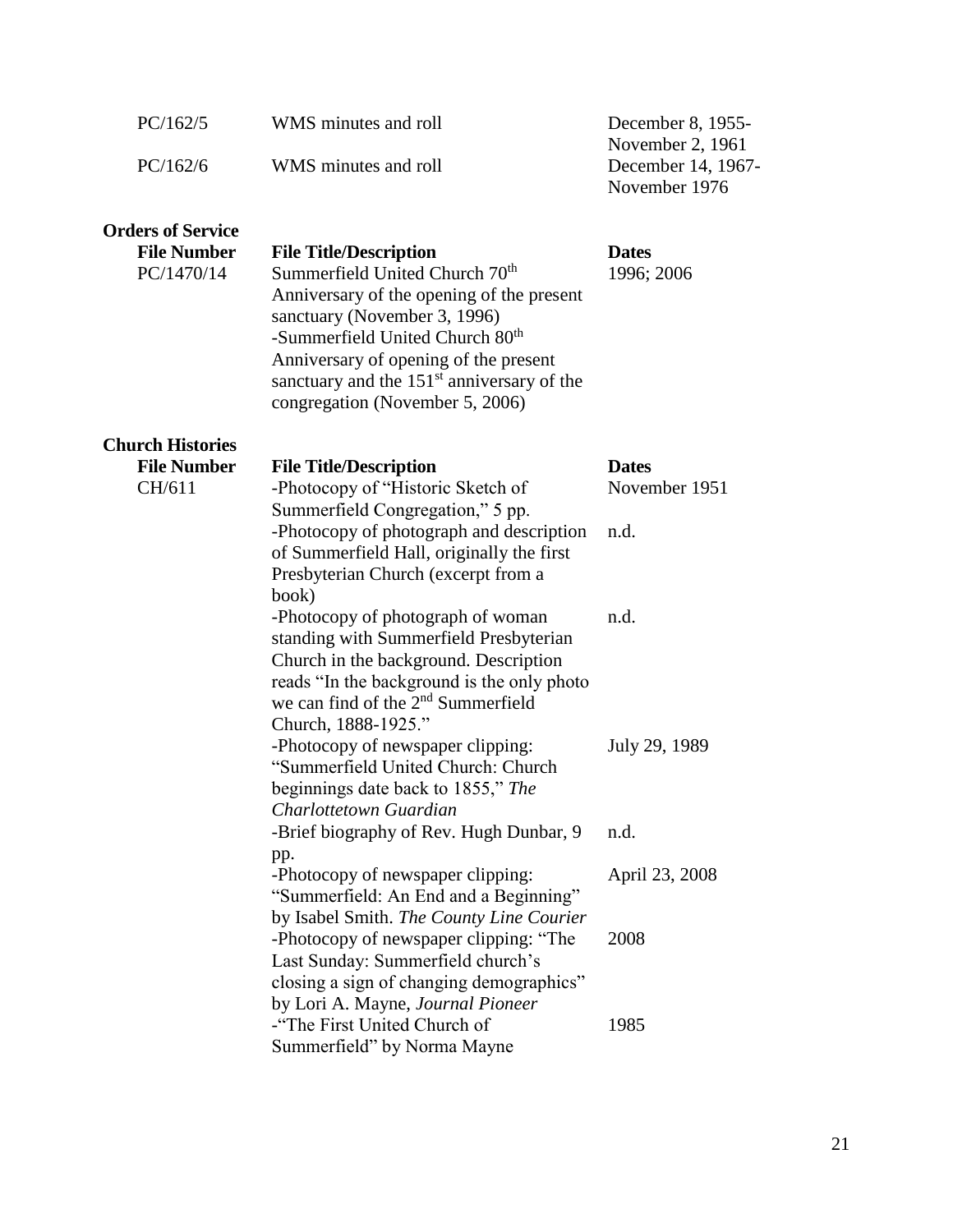| -Photocopy of newspaper clipping:               | October 10, 1959  |
|-------------------------------------------------|-------------------|
| Springfield First United (near)                 |                   |
| Summerfield). Evening Patriot                   |                   |
| -"First United Church, Summerfield,             | November 7, 1976  |
| P.E.I., 50 <sup>th</sup> Anniversary"           |                   |
| -Newspaper clipping: "Summerfield               | November 24, 1976 |
| United Church Celebrates 50 <sup>th</sup>       |                   |
| Anniversary," The Charlottetown                 |                   |
| Guardian                                        |                   |
| -Newspaper clipping: Note about fire at         | n.d.              |
| Summerfield Presbyterian Church which           |                   |
| happened in 1925                                |                   |
| -Newspaper clipping; "Springfield United        | 1976              |
| Church Celebrates 50 <sup>th</sup> Anniversary" |                   |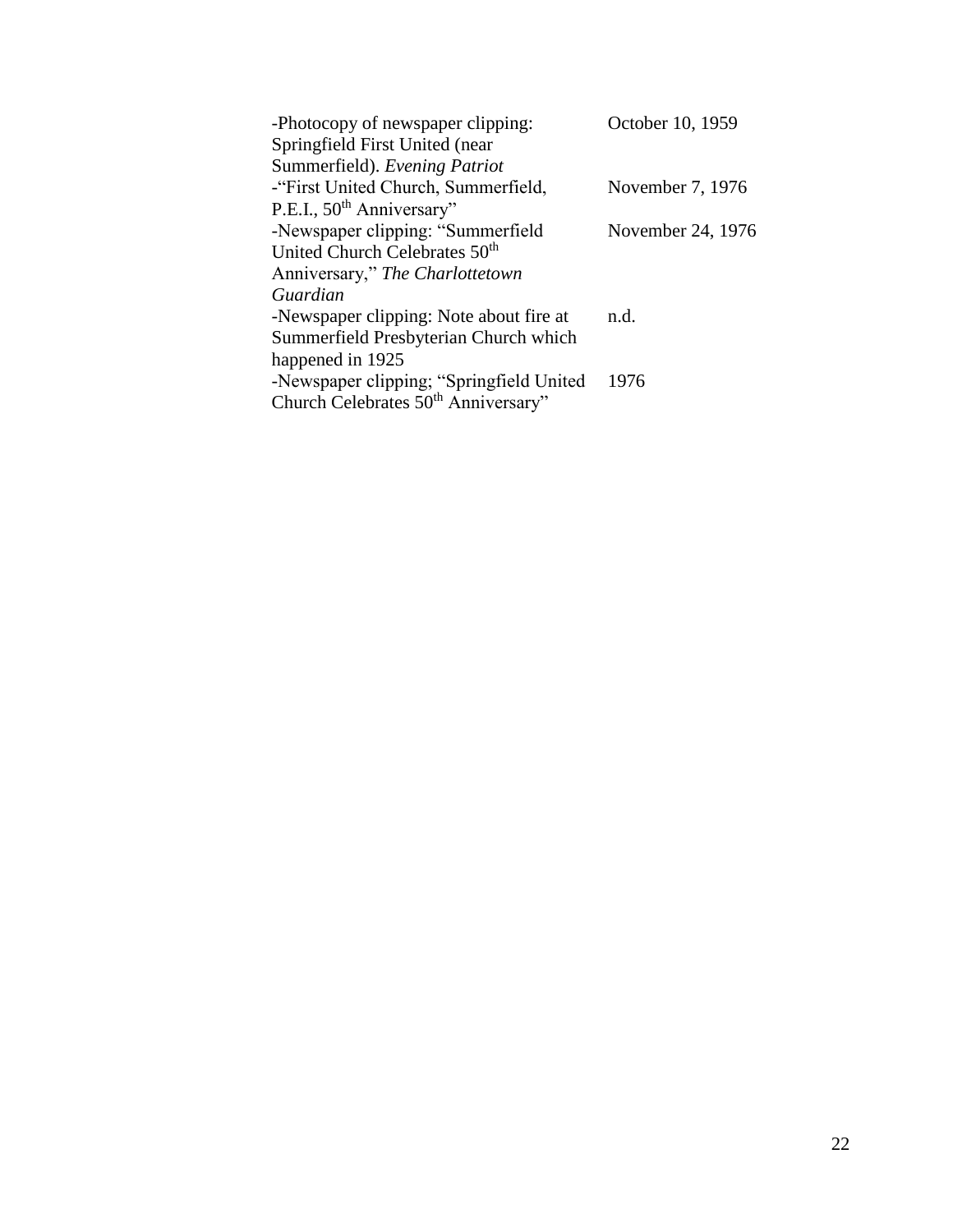#### **Ministers of Summerfield Presbyterian Church**

<span id="page-22-0"></span>1855-1857: Hugh Dunbar 1857-1872: Alex Cameron 1873-1876: John Murray 1877-1878: Isaac Murray 1878-1887: W.A. Mason 1888-1902: W.M. Tufts 1903-1913: John Murray 1914-1916: George Irvine (became part of Kensington Presbyterian Pastoral Charge in 1917)

#### **Ministers of Kensington Presbyterian Church**

<span id="page-22-1"></span>1888-1895: Robert Laird 1888-1895: Alex Stirling 1888-1895: George MacMillan 1896-1899: Charles MacKay 1900-1903: Edwin Smith 1904-1910: Alexander D. Stirling 1911-1916: G.A. Sutherland 1917-1921: Thomas Goodwill 1922-1925: A.W. Robertson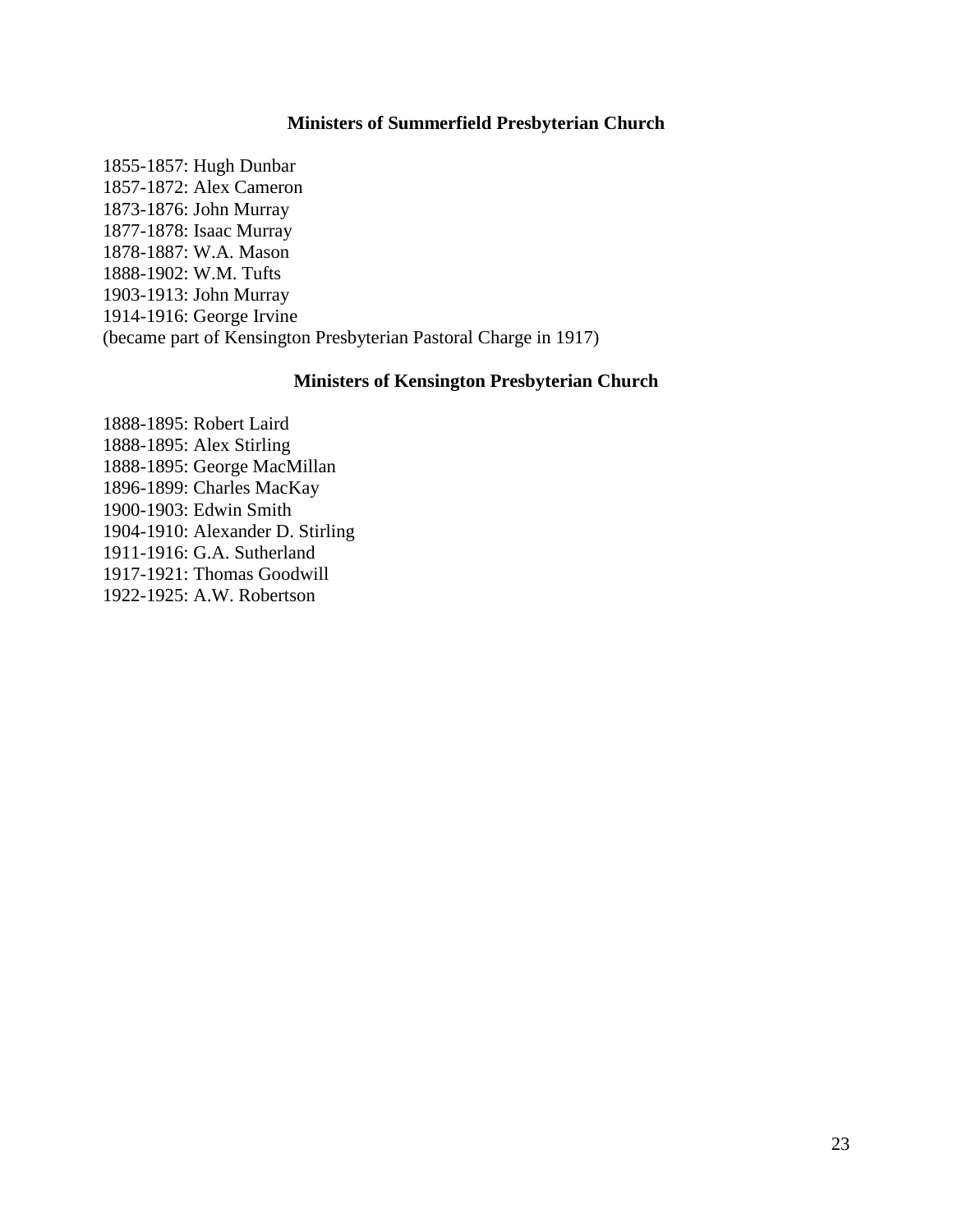#### **Ministers of Margate Methodist Circuit**

<span id="page-23-0"></span>1858-1860: B.J. Johnson 1861: Rev. S.J. Coffin 1862-1863: H.S. Sprague 1864-1865: E. Evans 1866-1868: W.W. Colpitts 1869: W. Ryan 1870-1871: R. Tweedy 1872: J. Bigney 1873-1874: A.E. LePage 1875-1876: H.J. Clarke 1877-1879: E. Slackford Assisted in 1878 by Rev. W. Wass Assisted in 1879 by Rev. J.W. Wadman 1880-1882: W. Maggs Assisted by Rev. T. Pierce in 1880 Assisted by Rev. J.J.W. Tait in 1881 1883-1885: H.R. Baker 1886-1888: C.W. Hamilton 1889: E.C. Turner 1890-1895: R. Opie 1896-1898: F.A. Wightman 1899-1901: W.A. Thomson 1902: J. Dystant 1903-1905: H.S. Young 1906-1909: J.B. Gough 1910-1911: W.E. Johnson 1912-1915: George Morris 1916-1918: G.A. Sellar 1919-1921: J.A. Ives 1922-1925: George Ayers